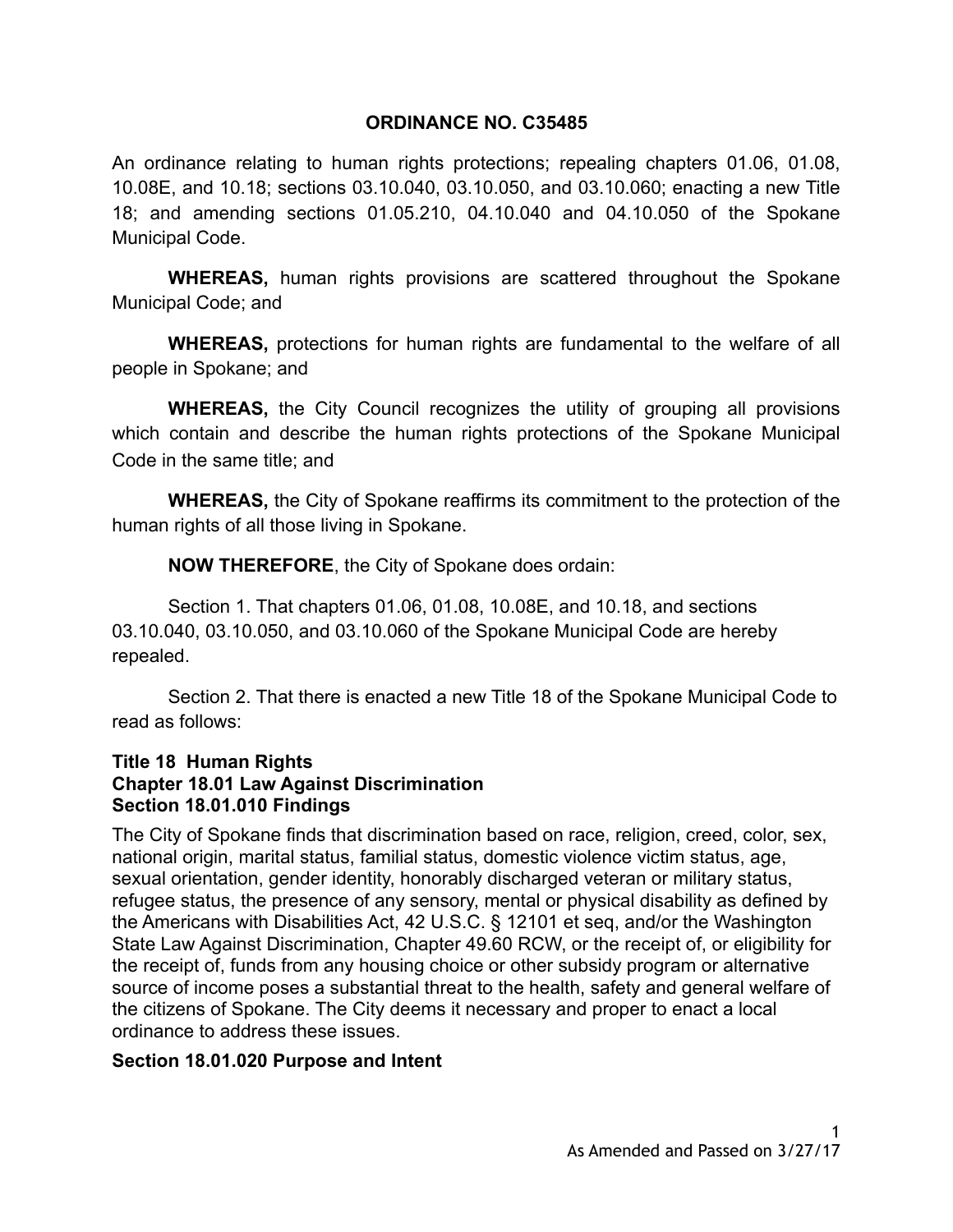- A. The City values the dignity and worth of all human beings and is committed to promoting justice, equity and an inclusive environment for all by respecting cultural and individual diversity and fostering mutual understanding among all people regardless of race, religion, creed, color, sex, national origin, marital status, familial status, domestic violence victim status, age, sexual orientation, gender identity, honorably discharged veteran or military status, refugee status, the presence of any sensory, mental or physical disability as defined by the Americans with Disabilities Act and/or the Washington State Law Against Discrimination, or the receipt of, or eligibility for the receipt of, funds from any housing choice or other subsidy program or alternative source of income.
- B. It is the intent of the City that all people have an equal opportunity to participate fully in the life of the City and that discriminatory barriers to equal participation in employment, housing, and public accommodations be removed. The City has a compelling interest in eradicating and preventing such discrimination and in ensuring equal opportunity in employment, housing, and public accommodations. This Title 18 represents the least restrictive means of achieving the City's objectives.
- C. The provisions of this Title 18 are to be broadly and liberally construed to effectuate this Title's remedial purpose and the City's legislative intent.
- D. These sections are not intended to establish or require affirmative action or quotas of any kind, or to infringe upon the authority vested in the civil service commission and City departments pursuant to the City Charter.
- E. By enacting this title, the City expresses its intent to ensure that Spokane generally, as well as the City itself, is free from bias or discrimination on the basis of race, religion, creed, color, sex, national origin, marital status, familial status, domestic violence victim status, age, sexual orientation, gender identity, honorably discharged veteran or military status, refugee status, the presence of any sensory, mental or physical disability as defined by the Americans with Disabilities Act and/or the Washington State Law Against Discrimination, and free from sexual harassment.
- F. Nothing in this chapter shall constitute a cause of action under state law or form a basis for relief in the state courts. It is the intent of this chapter that all causes of action for violations of the chapter shall lie with the City of Spokane's Hearing Examiner, Municipal Court, or Superior Court, as specified in this Title 18.
- G. Nothing in this Title 18 shall be deemed to deny any person the right to institute any action or to pursue any civil or criminal remedy for the violation of such person's civil rights. Nothing in this Title 18 shall limit or expand any cause of action available to any person under federal or state law.

#### **Section 18.01.030 Definitions**

A. "Commission" means the Spokane Human Rights Commission.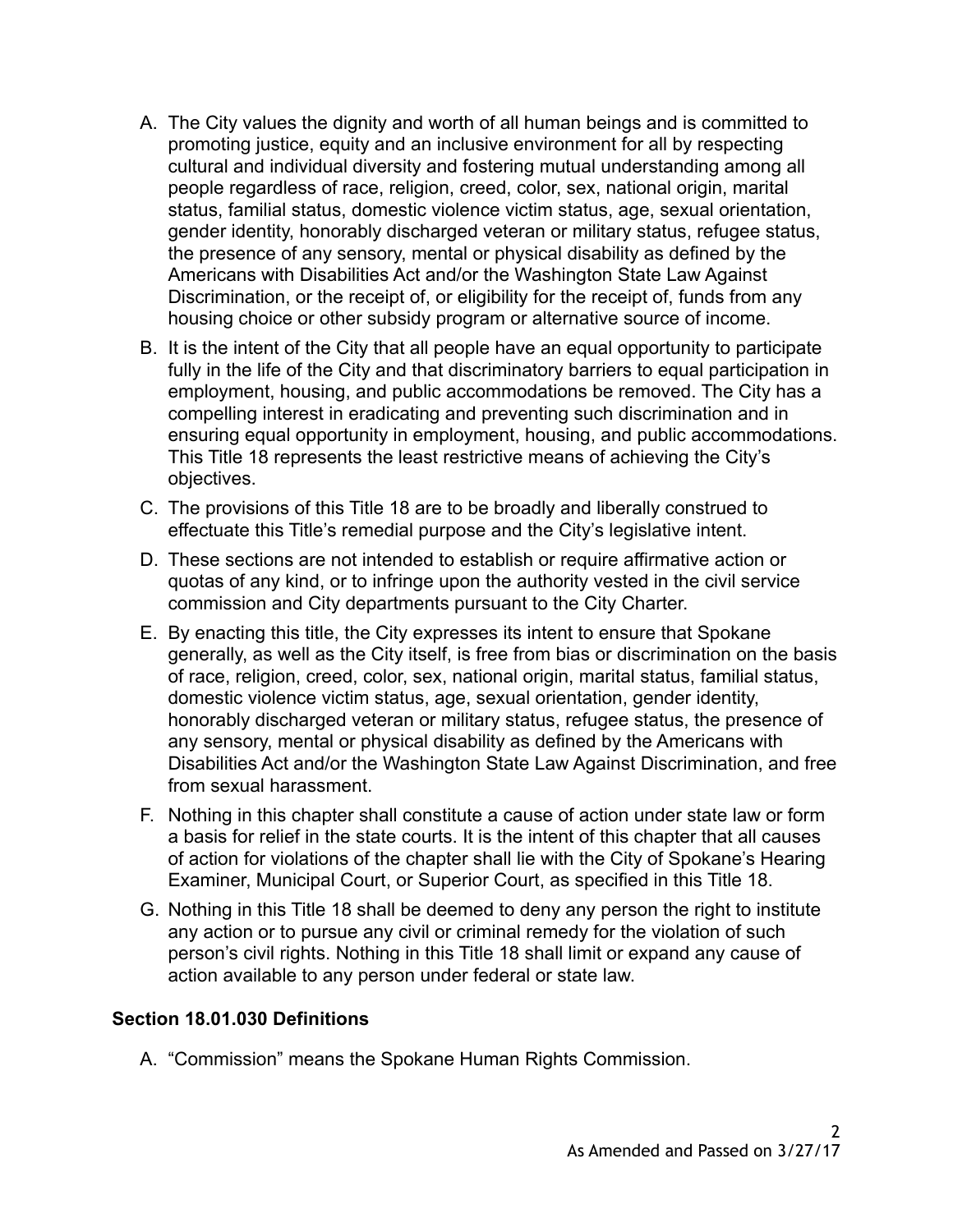- B. "Data management protocols" means the procedures governing how data collected by surveillance equipment will be retained, stored, indexed and accessed. Information comprising data management protocols includes, at a minimum, the information required in SMC 18.04.020.
- C. "Disability" means the presence of a sensory, mental, or physical impairment that, whether temporary or permanent, common or uncommon, mitigated or unmitigated, a limitation or not on the ability to work generally or work at a particular job, or a limitation or not on the ability to engage in any other activity within the scope of this Title 18:
	- 1. is medically cognizable or diagnosable; or
	- 2. exists as a record or history; or
	- 3. is perceived to exist whether or not it exists in fact.
	- 4. For the purposes of reasonable accommodation in employment, an impairment must be known or shown through an interactive process to exist in fact and:
		- a. The impairment must have a substantially limiting effect upon the individual's ability to perform his or her job, the individual's ability to apply or be considered for a job, or the individual's access to equal benefits, privileges, or terms or conditions or employment; or
		- b. The employee must have put the employer on notice of the existence of an impairment, and medical documentation must establish a reasonable likelihood that engaging in job functions without an accommodation would aggravate the impairment to the extent that it would create a substantially limiting effect.
	- 5. For purposes of this definition, a limitation is not substantial if it has only a trivial effect.
	- 6. For purposes of housing, a "reasonable accommodation" is an adjustment to a rule, policy, practice, or service that may be necessary for a person with a disability to have an equal opportunity to use and enjoy a dwelling, including public and common use spaces, where there is an identifiable relationship or nexus between the requested accommodation and the person's disability.
- D. "Discrimination" means different or unequal treatment because of race, religion, creed, color, sex, national origin, marital status, familial status, domestic violence victim status, age, sexual orientation, gender identity, honorably discharged veteran or military status, refugee status, disability, the use of a guide dog or service animal, or the use or eligibility for the use of housing choice or other subsidy program or alternative source of income. "Discriminate" means to treat differently or unequally because of race, religion, creed, color, sex, national origin, marital status, familial status, domestic violence victim status, age, sexual orientation, gender identity, honorably discharged veteran or military status, refugee status, the presence of any sensory, mental or physical disability as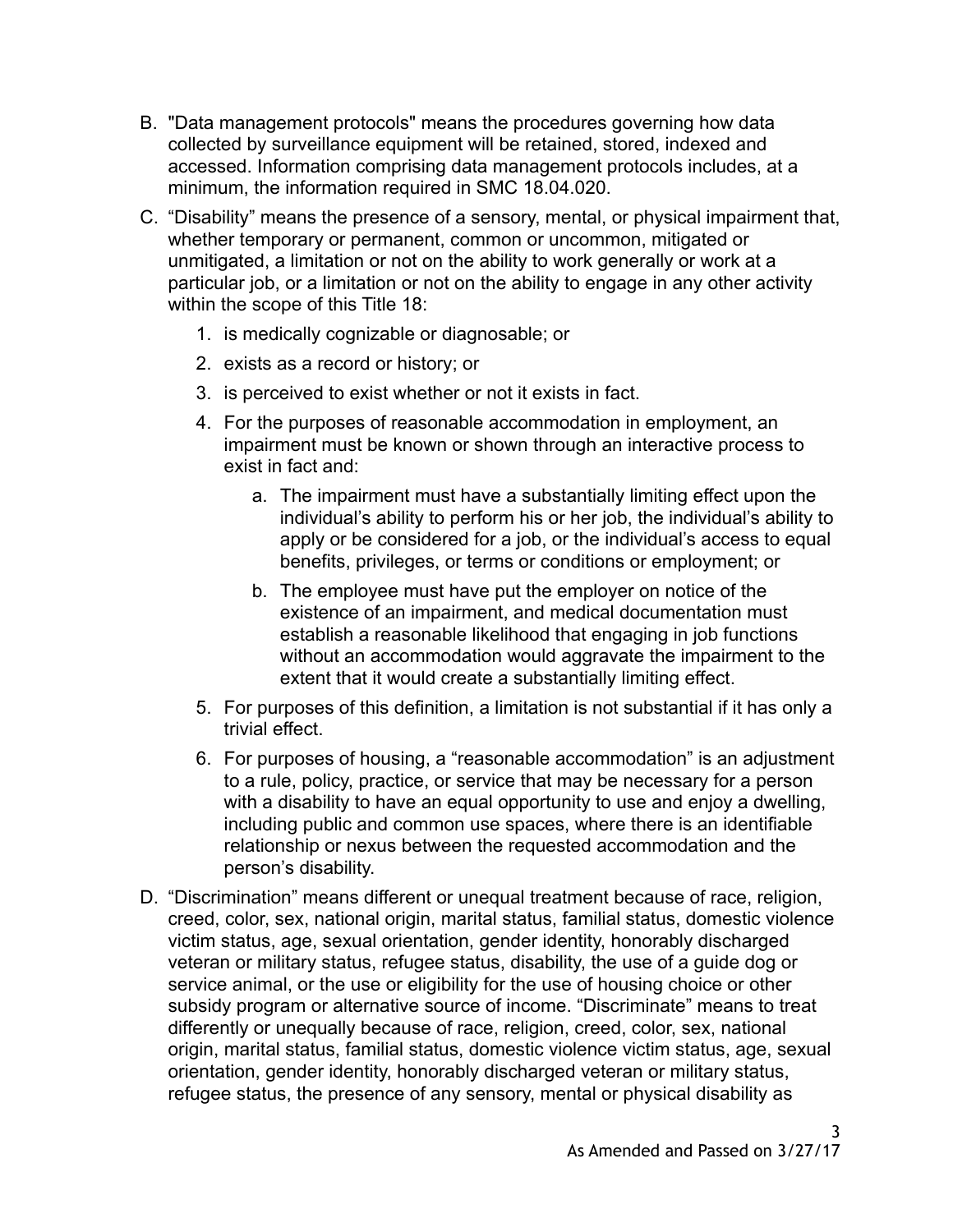defined by the Americans with Disabilities Act and/or the Washington State Law Against Discrimination, or the use or eligibility for the use of housing choice or other subsidy program or alternative source of income. For purposes of this definition, it is discriminatory to fail to offer reasonable accommodation in housing or employment to an otherwise qualified applicant or employee with a disability, absent a showing that the accommodation would impose an undue hardship.

- E. "Dog guide" means a dog that is specifically trained for the purpose of guiding persons who are blind or a dog trained for the purpose of assisting persons with disabilities.
- F. "Domestic Violence Victim Status" means a family or household member, as defined in RCW 10.99.020 (3), who has been subjected to domestic violence as defined in RCW 10.99.020 (5) or who is a victim of sexual assault as defined in RCW 70.125.030.
- G. "Employee" means an individual who works for wages, salary or commission, or a combination thereof, in the service of an employer, but does not include a person employed by a parent, grandparent, brother, sister, spouse or child. The term includes an individual who is seeking or applying for employment. This definition does not include independent contractors.
- H. "Employer" means any person acting in the interest of an employer, directly or indirectly, who employs employees within the City, or who solicits individuals within the City to apply for employment within the City, including the City of Spokane and all its boards, commissions and authorities.
- I. "Entities under common ownership" means two or more legal entities, such as corporations, limited liability companies, partnerships, and the like which are: owned by the same person(s); in which the same person(s) serve as officers and/ or directors; or the majority of one of which is owned by one or more of the others. For example, if a single person owns controlling interests in several limited liability companies, all of those limited liability companies are entities under common ownership.
- J. "Family with children status" means one or more individuals who have not attained the age of eighteen years being domiciled with a parent or another person having legal custody of such individual or individuals, or with the designee of such parent or other person having such legal custody, with the written permission of such parent or other person. Families with children status also applies to any person who is pregnant or is in the process of securing legal custody of any individual who has not attained the age of eighteen years.
- K. "Federally-recognized tribe" means an entity listed on the [Department](https://www.law.cornell.edu/definitions/index.php?width=840&height=800&iframe=true&def_id=c2d9ddcf3e6100dec223acdbaa739e05&term_occur=5&term_src=Title:25:Chapter:I:Subchapter:F:Part:83:Subpart:A:83.1) of the Interior's list under the [Federally Recognized Indian Tribe](https://www.law.cornell.edu/definitions/index.php?width=840&height=800&iframe=true&def_id=a835bae60d62cf71a650eb5d6e9a8df7&term_occur=1&term_src=Title:25:Chapter:I:Subchapter:F:Part:83:Subpart:A:83.1) List Act of 1994, which the [Secretary](https://www.law.cornell.edu/definitions/index.php?width=840&height=800&iframe=true&def_id=fd81af46b09fd9c3449162c64cf6793b&term_occur=1&term_src=Title:25:Chapter:I:Subchapter:F:Part:83:Subpart:A:83.1) currently acknowledges as an Indian [tribe](https://www.law.cornell.edu/definitions/index.php?width=840&height=800&iframe=true&def_id=3790f86b09d7a2e15ffec564b1d038ad&term_occur=1&term_src=Title:25:Chapter:I:Subchapter:F:Part:83:Subpart:A:83.1) and with which the United States maintains a government-to-government relationship.
- L. "Gender Identity" means having or being perceived as having a gender identity, self-image, appearance, behavior, or expression, whether or not that gender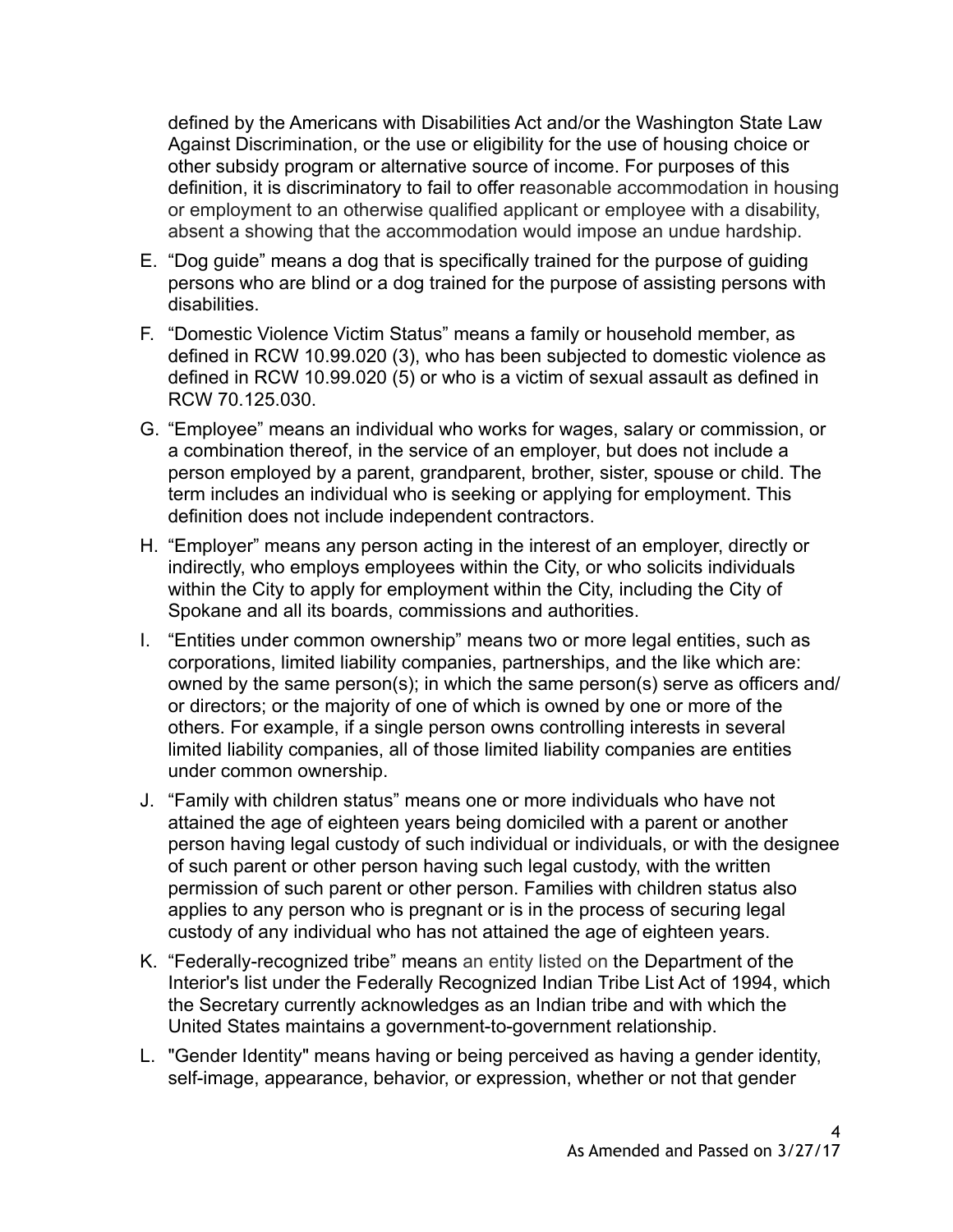identity, self-image, appearance, behavior, or expression is different from that traditionally associated with the sex assigned to that person at birth.

- M. "Housing choice or other subsidy program or alternative source of income" means, without limitation: (i) any short or long term federal, state or local government, private nonprofit, or other assistance program in which a tenant's rent is paid either partially by the program (through a direct arrangement between the program and the owner or lessor of the real property), and partially by the tenant or completely by the program; (ii) HUD-Veteran Affairs Supportive Housing (VASH) vouchers, Housing and Essential Needs (HEN) funds, and short-term rental assistance provided by Rapid Rehousing subsidies; and (iii) lawful, verifiable income derived from sources other than wages, salaries, or other compensation for employment, including, without limitation, funds received from Social Security benefits, supplemental security income, unemployment benefits, other retirement programs, child support, the Aged, Blind or Disabled Cash Assistance Program, Refugee Cash Assistance, and any federal, state, local government, private, or nonprofit-administered benefit program, financial aid for college students, and per capita payments or distributions received from a federally-recognized tribe.
- N. "Impairment" includes, without limitation, any:
	- 1. physiological disorder, or condition, cosmetic disfigurement, or anatomical loss affecting one or more of the following body systems: Neurological, musculoskeletal, special sense organs, respiratory, including speech organs, cardiovascular, reproductive, digestive, genitor-urinary, hemic and lymphatic, skin and endocrine; or
	- 2. mental, developmental, traumatic, or psychological disorder, including but not limited to cognitive limitation, organic brain syndrome, emotional or mental illness, and specific learning disabilities.
- O. "Labor organization" means an organization which is constituted for the purpose, in whole or in part, of collective bargaining or for dealing with an employer concerning grievances, terms or conditions of employment, or for other mutual aid or protection in connection with an employer.
- P. "Marital status" means the status of being married, single, separated, divorced or widowed.
- Q. "National origin" includes ancestry.
- R. "Operational protocols" means the procedures governing how and when surveillance equipment may be used and by whom and includes, at a minimum, the information required in SMC 18.04.010.
- S. "Person" includes:
	- 1. A natural individual, partnership, association, organization, corporation, cooperative, legal representative, trustee and receiver, and any group of persons acting in concert;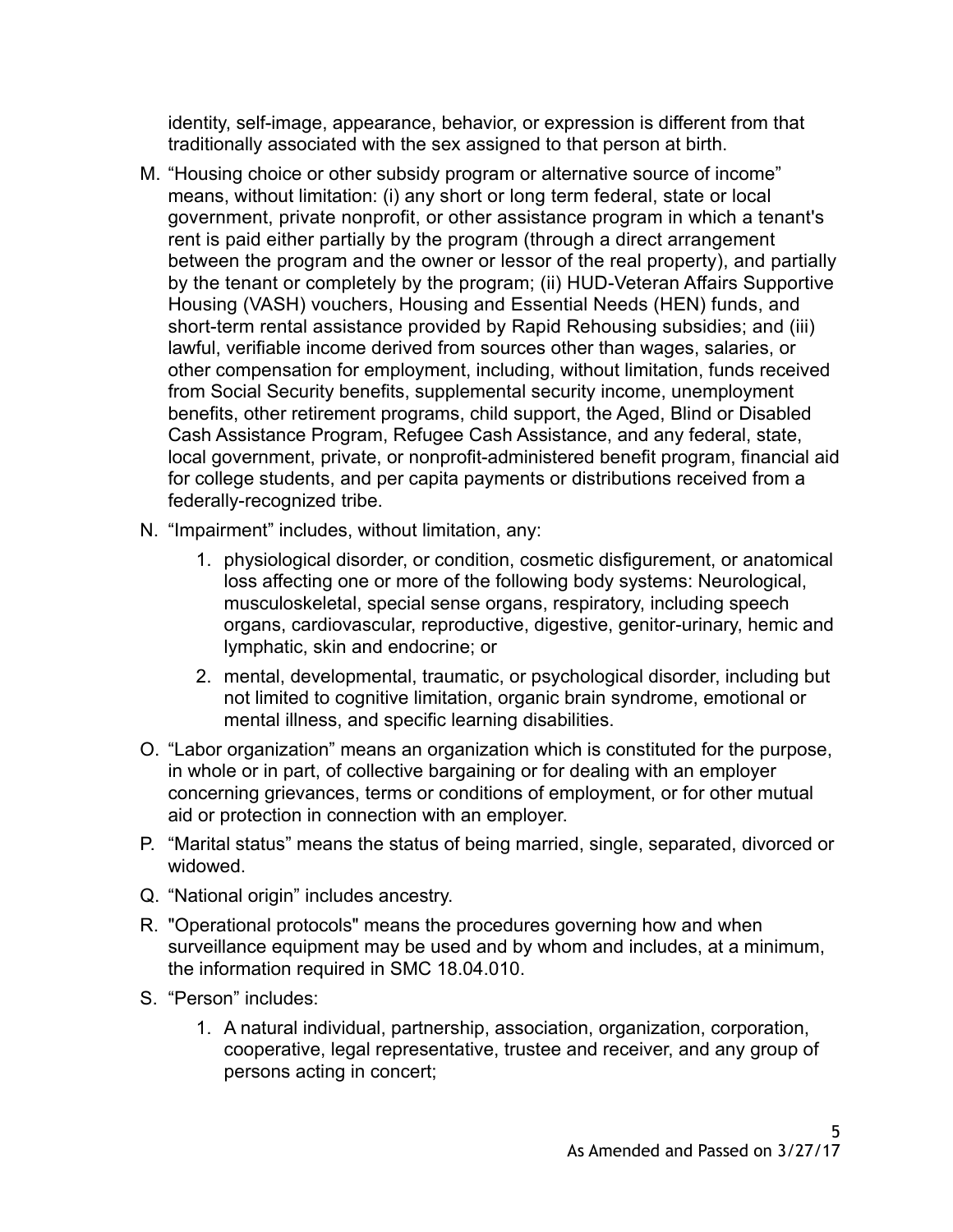- 2. an owner, lessee, proprietor, manager, agent or employee, of a person, whether consisting of one or more natural persons;
- 3. entities under common ownership; and
- 4. any political or civil subdivisions of the City and any agency or instrumentality of the City or of any political or civil subdivision thereof.

This definition does not include the federal government or any federally-recognized tribe.

- T. "Place of public resort, accommodation, assemblage or amusement" includes, but is not limited to, any place, licensed or unlicensed, kept for gain, hire or reward, or where charges are made for admission, service, occupancy, or use of any property or facilities, whether conducted for the entertainment, housing, or lodging of transient guests, or for the benefit, use, or accommodation of those seeking health, recreation, or rest, or for the burial or other disposition of human remains, or for the sale of goods, merchandise, services, or personal property, or for the rendering of personal services, or for public conveyance or transportation on land, water or in the air, including the stations and terminals thereof and the garaging of vehicles, or where food or beverages of any kind are sold for consumption on the premises, or where public amusement, entertainment, sports, or recreation of any kind is offered with or without charge, or where medical service or care is made available, or where the public gathers, congregates, or assembles for amusement, recreation, or public purposes, or public halls, public elevators, and public washrooms of buildings and structures occupied by two or more tenants, or by the owner and one or more tenants, or any public library or educational institution, or schools of special instruction, or nursery schools, or day care centers or children's camps, provided that nothing contained in this definition shall be construed to include or apply to any institute, bona fide club, or place of accommodation, which is by its nature distinctly private, including fraternal organizations, though where public use is permitted that use shall be covered by this section; nor shall anything contained in this definition apply to any educational facility, columbarium, crematory, mausoleum, or cemetery operated or maintained by a bona fide religious or sectarian institution.
- U. "Profiling" means actions of the Spokane Police Department, its members, or officers commissioned by the Spokane Police Department to rely on actual or perceived race, religion, national origin, color, creed, age, citizenship status, immigration status, refugee status, gender, sexual orientation, gender identity, disability, socio-economic status, housing status, or membership in any protected class under federal, state or local law as the determinative factor in initiating law enforcement action against an individual, rather than an individual's behavior or other information or circumstances that links a person or persons to suspected unlawful activity.
- V. "Refugee status" means the status of a person who, under the provisions of 8 USC 1101(a)(42), is outside a country of that person's nationality or, in the case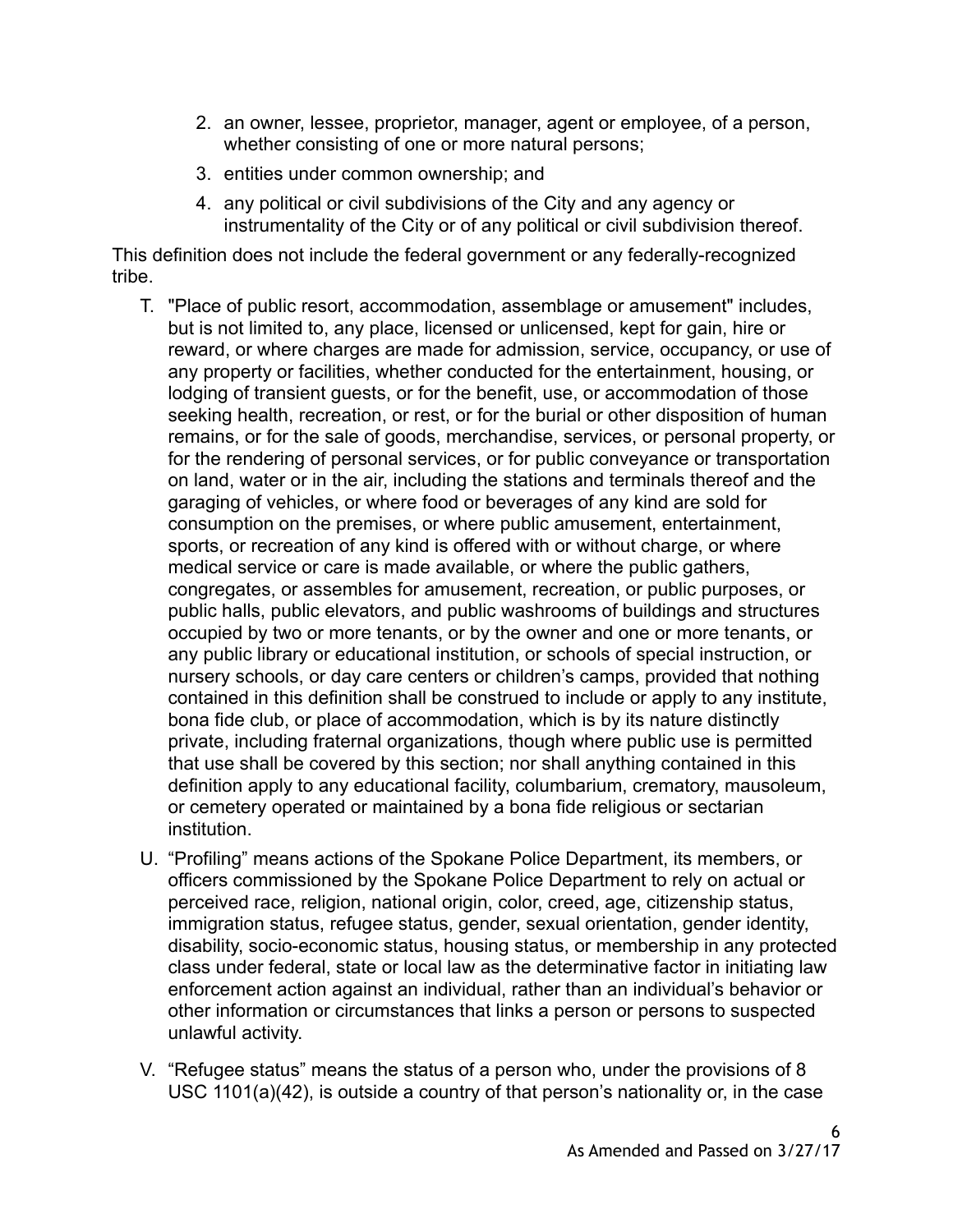of a person having no nationality, is outside any country in which that person last habitually resided, and who is unable or unwilling to return to, and is unable or unwilling to avail himself or herself of the protection of, that country because of persecution or a well-founded fear of persecution on account of race, religion, nationality, membership in a particular social group, or political opinion.

- W. "Service animal" means an animal that is trained for the purposes of assisting or accommodating a person with a disability.
- X. "Sex" means gender.
- Y. "Sexual orientation" means heterosexuality, homosexuality, bisexuality and gender expression or identity. As used in this definition, "gender expression or identity" means having or being perceived as having a gender identity, selfimage, appearance, behavior, or expression, whether or not that gender identity, self-image, appearance, behavior, or expression is different from that traditionally associated with the sex assigned to that person at birth.
- Z. "Surveillance equipment" means equipment capable of capturing or recording data, including images, videos, photographs or audio operated by or at the direction of a City department that may deliberately or inadvertently capture activities of individuals on public or private property, regardless of whether "masking" or other technology might be used to obscure or prevent the equipment from capturing certain views. "Surveillance equipment" includes drones or unmanned aircraft and any attached equipment used to collect data. "Surveillance equipment" does not include the following equipment which are in use by the City of Spokane as of March 1, 2017:
	- 1. handheld or body-worn devices (e.g., "bodycams") used by law enforcement;
	- 2. cameras installed in or on a police vehicle (e.g., "dashcams");
	- 3. cameras installed in or on any City-owned vehicle, including without limitation fire trucks, emergency vehicles, utility vehicles and street maintenance vehicles, which are intended to ensure the safe operation of the vehicle;
	- 4. cameras installed along a public right-of-way to record traffic patterns and/ or traffic violations;
	- 5. cameras intended to record activity inside or at the entrances to City buildings for security purposes; or
	- 6. cameras installed to monitor and protect the physical integrity of City infrastructure, including without limitation fire stations and utility service facilities.

# **Section 18.01.040 Reprisal or Retaliation**

It is a violation of this chapter for any person to engage in discrimination as defined in this Title 18, engage in a reprisal or retaliation against an individual because that individual has in good faith opposed the use of a practice forbidden by this Title 18, or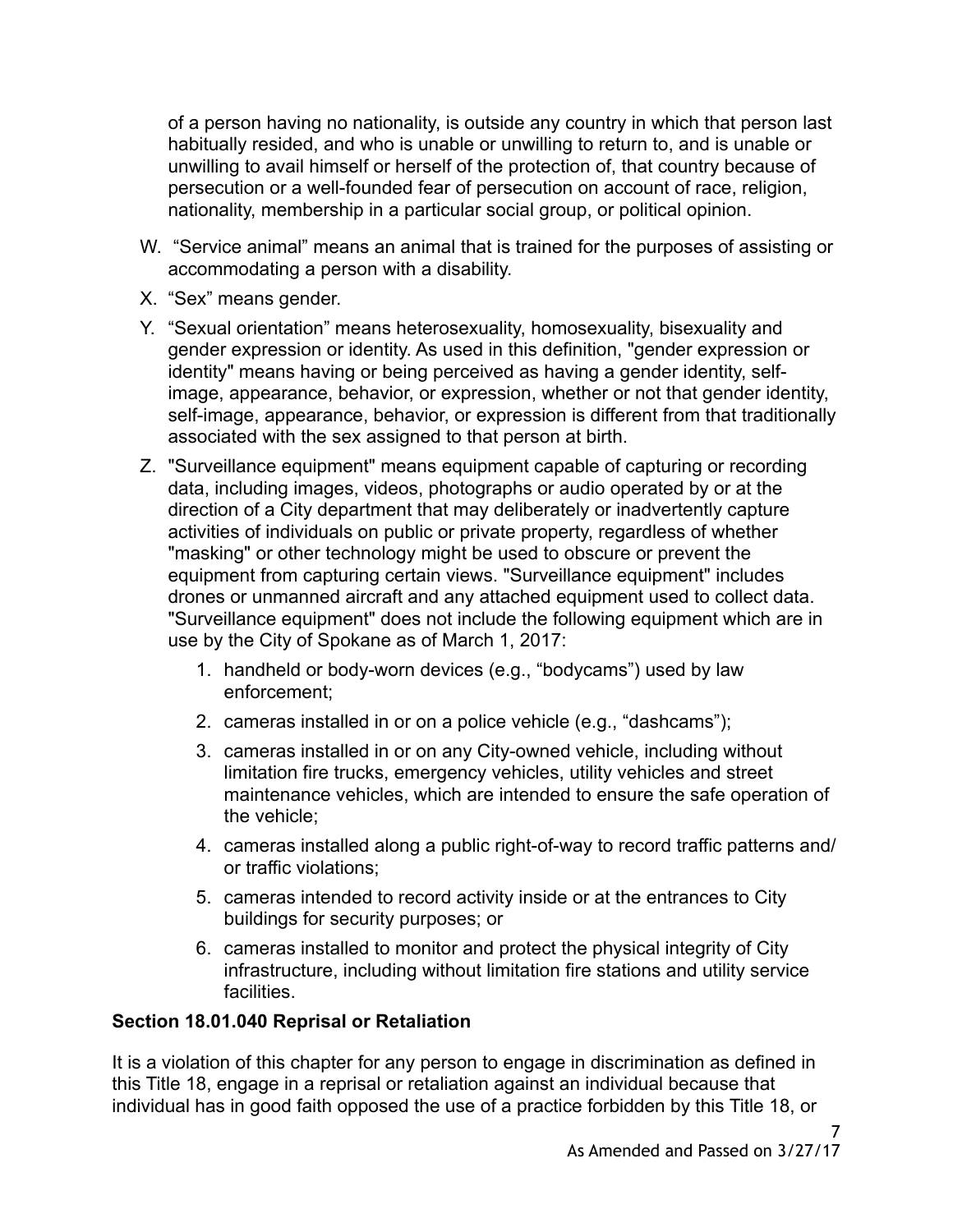has filed a complaint, testified, assisted or participated in an investigation, proceeding or hearing under this Title 18 or has attempted to do so.

## **Section 18.01.050 Administration**

A. Initiation.

An individual claiming to be aggrieved by a practice prohibited by SMC 18.01.040, chapter 18.02 SMC, or chapter 18.03, SMC may, within the time limit of SMC 18.01.070, file a complaint on forms made available for the purpose by the staff of the commission.

B. Complaint.

A complaint filed by a person claiming to be aggrieved by a practice prohibited by SMC 18.01.040, chapter 18.02 SMC, or chapter 18.03 SMC, is reviewed by the City to determine whether the allegations stated on the face of the complaint, if true, would be a prohibited practice as stated in SMC 18.01.040, chapter 18.02, SMC or chapter 18.03, SMC. Complaints shall be processed as follows:

- 1. Complaints that do not state violations of SMC 18.01.040, chapter 18.02 SMC, or chapter 18.03 SMC shall be dismissed immediately.
- 2. Complaints that claim a violation of state or federal law shall be referred to the appropriate state or federal agency.
- 3. Complaints that claim a violation of a prohibited practice established only in this Title 18 shall be referred to a Washington State Dispute Resolution Center established under chapter 7.75, RCW, or by a mediator agreed upon by all parties, within thirty days of the filing of the complaint. Mediation sessions are not open to the public. If the mediation resolves the complaint, the mediator will notify the City of the resolution and the complaint file will be closed.
- 4. Complaints that are not resolved through mediation shall be evaluated by a third party entity to determine if there is a factual basis for the complaint. If such a factual basis exists, the complaint shall be submitted to the City Prosecutor for possible prosecution as a civil infraction pursuant to chapter 1.05 SMC. If a third party review finds no factual basis for the complaint, the complaint shall be dismissed.
- C. Administrative appeal.

Any person whose complaint has been dismissed pursuant to SMC 18.01.050 B(1) may appeal the dismissal to the hearing examiner, who shall review the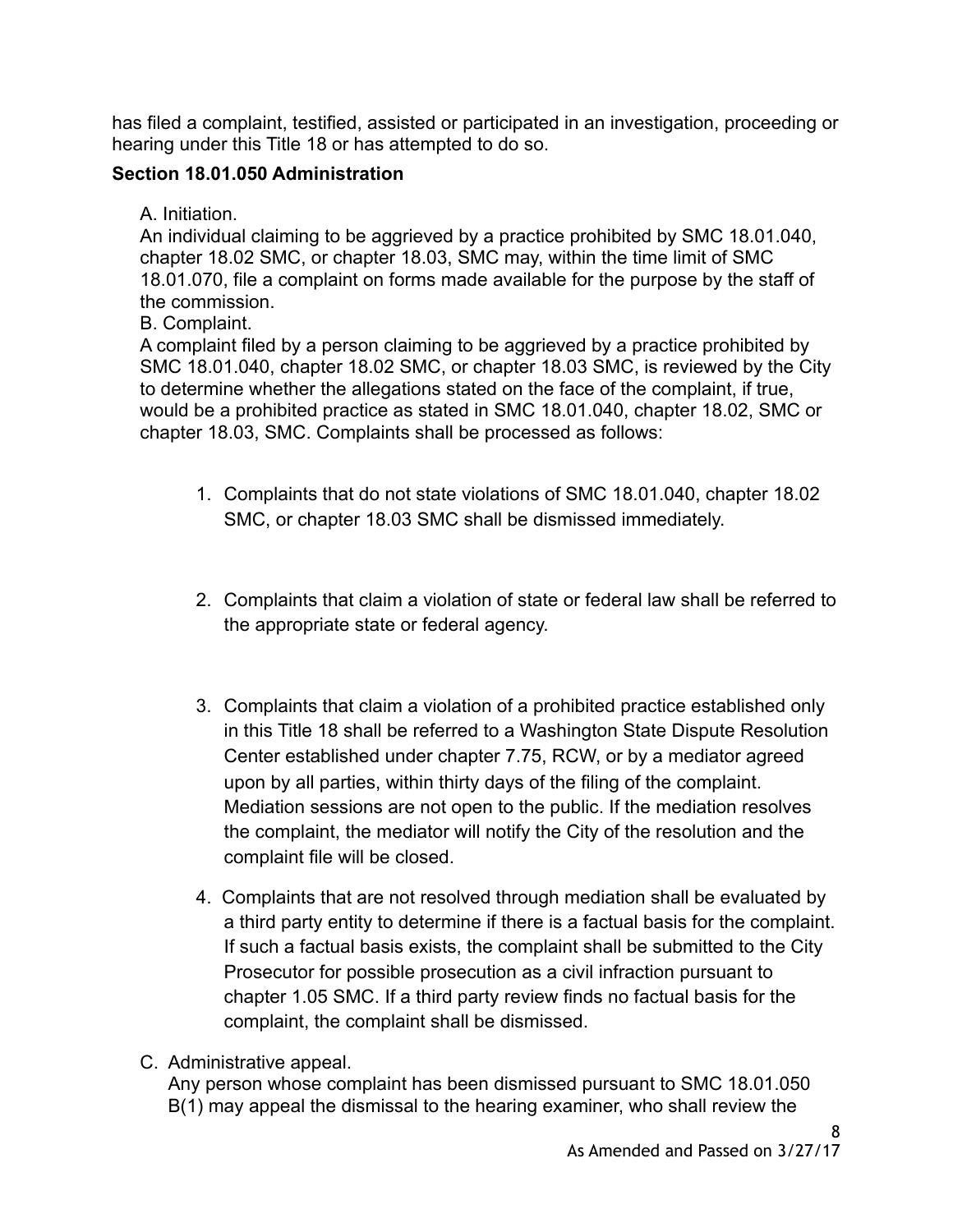complaint and the decision to dismiss the complaint under an abuse of discretion standard of review. The hearing examiner may affirm the dismissal, reverse the dismissal, or remand the complaint to be processed as set forth in SMC 18.01.050(B).

D. Judicial review.

Any person who is aggrieved by the decision of the hearing examiner on administrative appeal under this section may institute an action for judicial review in the Superior Court pursuant to RCW 49.60.330.

- E. The commission and its staff shall prioritize its resources to focus on resolving complaints which are not within the jurisdiction of government or non-profit agencies other than the commission.
- F. The City shall not take any enforcement action based on discrimination due to the use of "housing choice or other subsidy program or alternative source of income" as defined in this Title 18 before July 1, 2017. The City Council shall name an ad hoc stakeholder group to make recommendations to the City Council for amendments to Chapter 18.03, SMC, concerning the use of housing choice or other subsidy programs or alternative sources of income.

## **Section 18.01.060 Penalty for Violation**

The commission of an act of discrimination as defined in this Title 18 is punishable as a Class 1 civil infraction pursuant to chapter 01.05, SMC.

### **Section 18.01.070 Period of Limitation**

No complaint shall be accepted nor action taken unless the complaint is filed within six months from the date of the occurrence of the alleged unlawful practice. When the alleged unlawful practice is of a continuing nature, the limitation period will not commence to run until the unlawful practice has ceased or when the aggrieved party discovered the practice, whichever is later.

# **Section 18.01.080 Criminality**

Nothing in this chapter shall be construed to protect criminal conduct.

### **Chapter 18.02 Nondiscrimination in Employment Practices Section 18.02.010 Employment**

A. No person shall discriminate by refusing to hire, employ or promote, by barring or discharging from employment, in compensation or terms, conditions or privileges of employment, unless discrimination results from a bona fide occupational requirement reasonably necessary to the normal operation of the employer's business.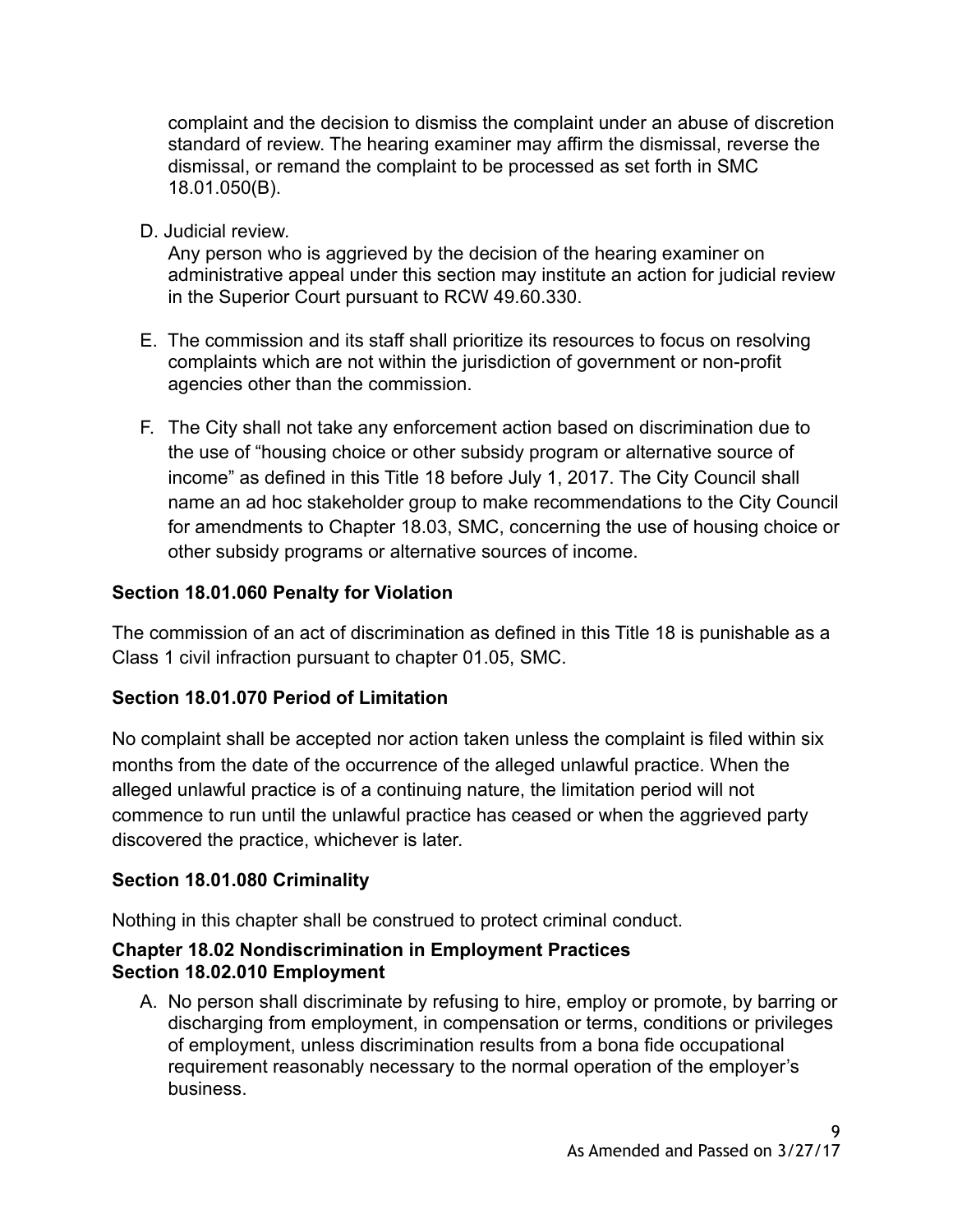- B. No person shall discriminate by printing or circulating, or by causing to be printed or circulated, any statement, advertisement or publication, or by using any employment application form, or by making an inquiry in connection with prospective employment which expresses, directly or indirectly, any discriminatory limitation or specification, unless such limitation or specification is based upon a bona fide occupational qualification reasonably necessary to the normal operation of the employer's business, or unless otherwise provided by state or federal law.
- C. No person shall discriminate by classifying or referring for employment, or by failing or refusing to refer for employment, or otherwise, unless such classification or referral results from a bona fide occupational requirement reasonably necessary to the normal operation of the employer's business, or where such classification or referral is allowed under state or federal law;

## **Section 18.02.020 Labor Organizations**

No person shall discriminate by excluding or expelling individuals from membership in a labor organization or otherwise to attempt to influence members of the organization from exercising or preserving their rights under this chapter.

## **Section 18.02.030 Assisting in Discrimination**

No person shall, with the knowledge or assent of an employer, to assist, induce, compel or coerce the doing of any acts of discrimination, or to attempt to do so.

## **Section 18.02.040 Vocational, Professional, or Trade Schools**

No person shall discriminate in admission of or instruction to any otherwise qualified person in the operation of any vocational, professional, or trade school located within the City and licensed to operate in Washington.

# **Section 18.02.050 Apprenticeship and Occupational Training Programs**

No person shall discriminate by denying or withholding the right to be admitted to or participate in a guidance program, apprentice training program, on-the-job training program or other occupational training or re-training program in the terms, conditions or privileges of such programs; by printing or circulating, or causing to be printed or circulated, any statement, advertisement or publication, or by using any application form, or by making an inquiry in connection with such programs which expresses, directly or indirectly, any limitation or specification, or intent to make such limitation or specification or discrimination, unless based upon a bona fide occupational qualification. For purposes of this subsection (G), receipt or alleged receipt of treatment for a mental disorder is not evidence of a person's inability to perform the duties of a particular job or position.

### **Section 18.02.060 Employment of Blind and Hearing-Impaired People in Public Service**

To accomplish the policy goals stated in SMC 18.06.010, otherwise qualified persons who are blind, have a visual handicap, or have a hearing impairment or other disability shall be employed by the City of Spokane on the same terms and conditions as persons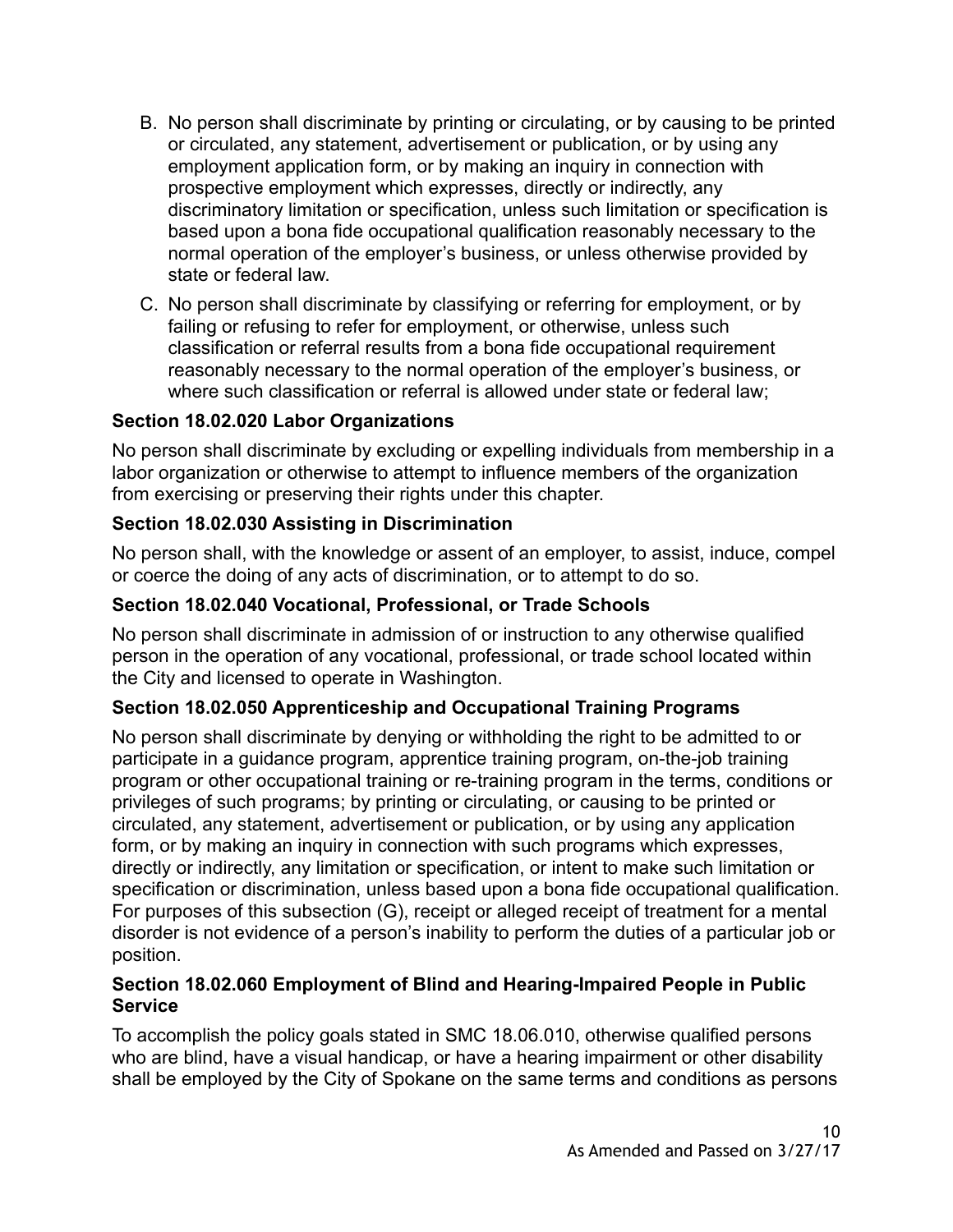without disabilities, unless it is shown that the particular disability prevents the performance of the work involved.

# **Section 18.02.070 Exemptions from Employment Discrimination**

A. This chapter does not apply to any religious or sectarian organization not organized for private profit.

- B. It is not a violation of this chapter for an employer, labor organization or local joint committee controlling apprentice training programs to select an apprentice on the basis of the ability to complete the required apprenticeship training before attaining the age of seventy years;
- C. It is not a violation of this chapter for an employer or labor organization to provide or make financial provisions for child-care services of a custodial or other nature to its employees or members who are responsible for a minor child, meaning having custody or legal guardianship of a minor child or acting in loco parentis to the child.
- D. The compulsory retirement of an employee at any age is not a violation of this chapter if lawful under state or federal law.
- E. It is not a violation of this chapter to act to accomplish the purposes and goals of an affirmative action plan of the employer, employment agency or labor organization.
- F. Discrimination on the basis of age shall not be applicable with respect to individuals who are under forty years of age.

### **Chapter 18.03 Nondiscrimination in Housing Practices Section 18.03.010 Prohibited Practices**

- A. It is a violation of this chapter for any person to discriminate by:
	- 1. refusing to sell, lease, rent or otherwise make available any offered real property;
	- 2. expelling a purchaser, lessee or renter from any real property;
	- 3. altering the price, terms, conditions or privileges relating to the sale, rental, lease or occupancy of real property, or in the furnishing of any facilities or services in connection with real property;
	- 4. attempting to discourage the sale, rental or lease of any real property to a purchaser, lessee or renter;
	- 5. publishing, circulating, issuing or displaying, or causing to be published, circulated, issued or displayed, any communication, notice, advertisement or sign of any kind relating to the sale, rental or lease of real property which indicates any preference, limitation or specification with respect thereto;
	- 6. assisting, inducing, compelling or coercing another person to commit an act or engage in a practice that violates this subsection;
	- 7. coercing, intimidating, threatening or interfering with any person in the exercise or enjoyment of, or on account of having aided or encouraged any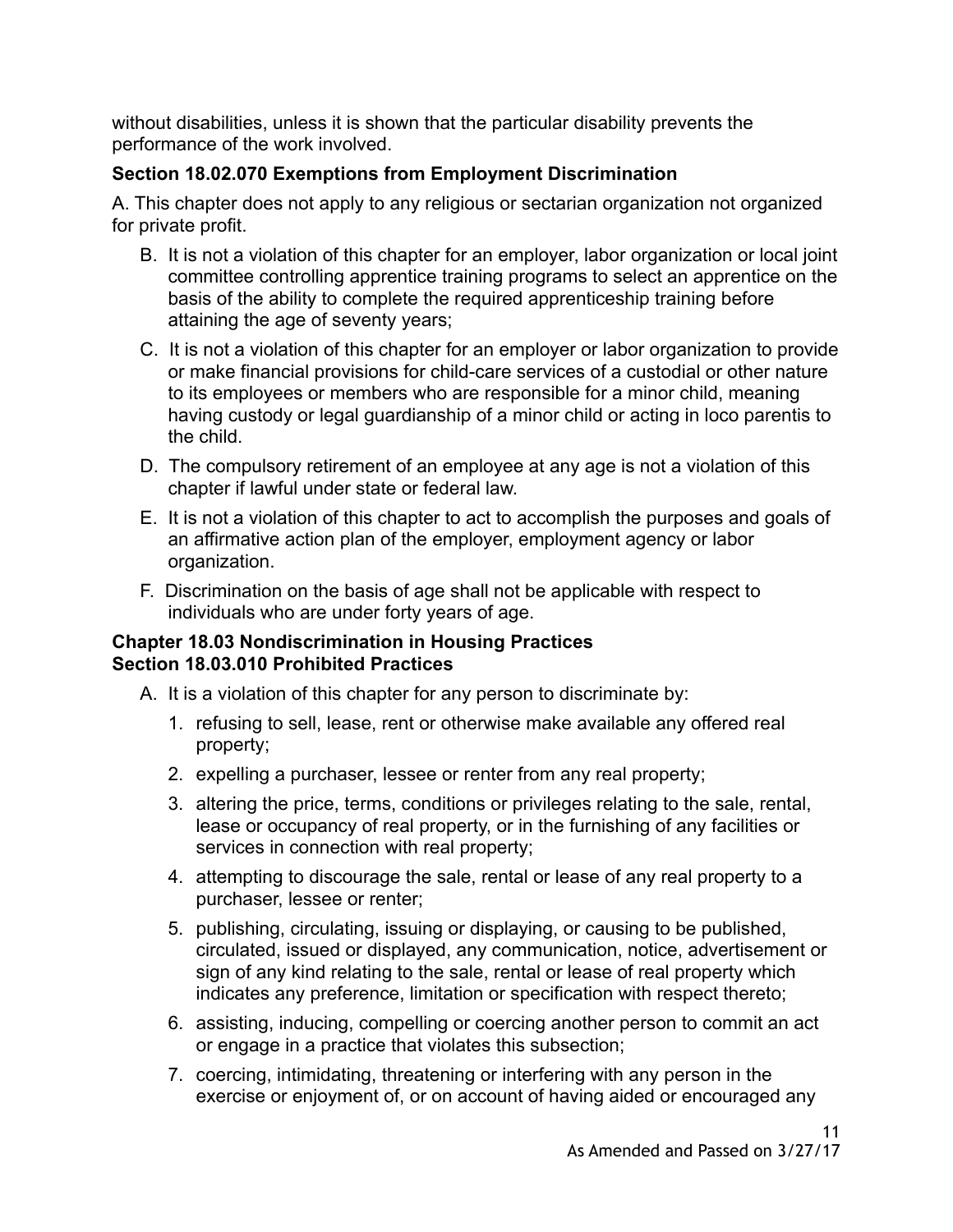other person in the exercise of, any right granted or protected by this subsection.

- B. No person whose business includes engaging in residential real estate related transactions may discriminate in making available or in the terms and conditions of such a transaction. "Residential real estate related transaction" means the making or purchasing of loans or providing other financial assistance for purchasing, construction, improving, repairing or maintaining a dwelling or securing residential real estate, or the selling, brokering or appraising of residential real property.
- C. No real estate licensee may accept or retain a listing of real property for sale, lease or rental with an understanding that a purchaser may be discriminated against with respect to the sale, rental or lease.
- D. No person may for profit induce or attempt to induce any other person to sell or rent any dwelling by representations regarding entry or prospective entry into the neighborhood of a person or person of a particular race, religion, creed, color, sex, national origin, marital status, familial status, domestic violence victim status, age, sexual orientation, gender identity, honorably discharged veteran or military status, refugee status, or the presence of any sensory, mental or physical disability as defined by the American with Disabilities Act and/or the Washington State Law Against Discrimination, Chapter 49.60 RCW.

# **Section 18.03.020 Exemptions from Housing Discrimination**

- A. The provisions of this chapter do not apply to the owner of a single-family house rented or leased by the owner if: (i) the owner does not own or have an interest in the proceeds of the rental or lease of more than one single-family house at one time; and (ii) the owner also occupies the single-family house rented or leased.
- B. Nothing in this Title 18 prohibits the denial of housing on the basis of reasonable, non-discriminatory factors, including, without limitation, rental history.

### **Chapter 18.04 Safeguards on the Use of Surveillance Equipment Section 18.04.010 City Council Approval for Acquisition and Use of Surveillance Equipment; Operational and Data Management Protocols**

- A. No City department or agency shall acquire surveillance equipment without the City Council first adopting a resolution approving the proposed acquisition.
- B. No surveillance equipment may be deployed or installed without the City Council first adopting a resolution approving the operational protocols for such surveillance equipment. The proposed operational protocols shall contain, at a minimum, the following information, as well as any other information specifically requested by the City Council:
	- 1. A clear statement of the purpose and use of the proposed surveillance equipment;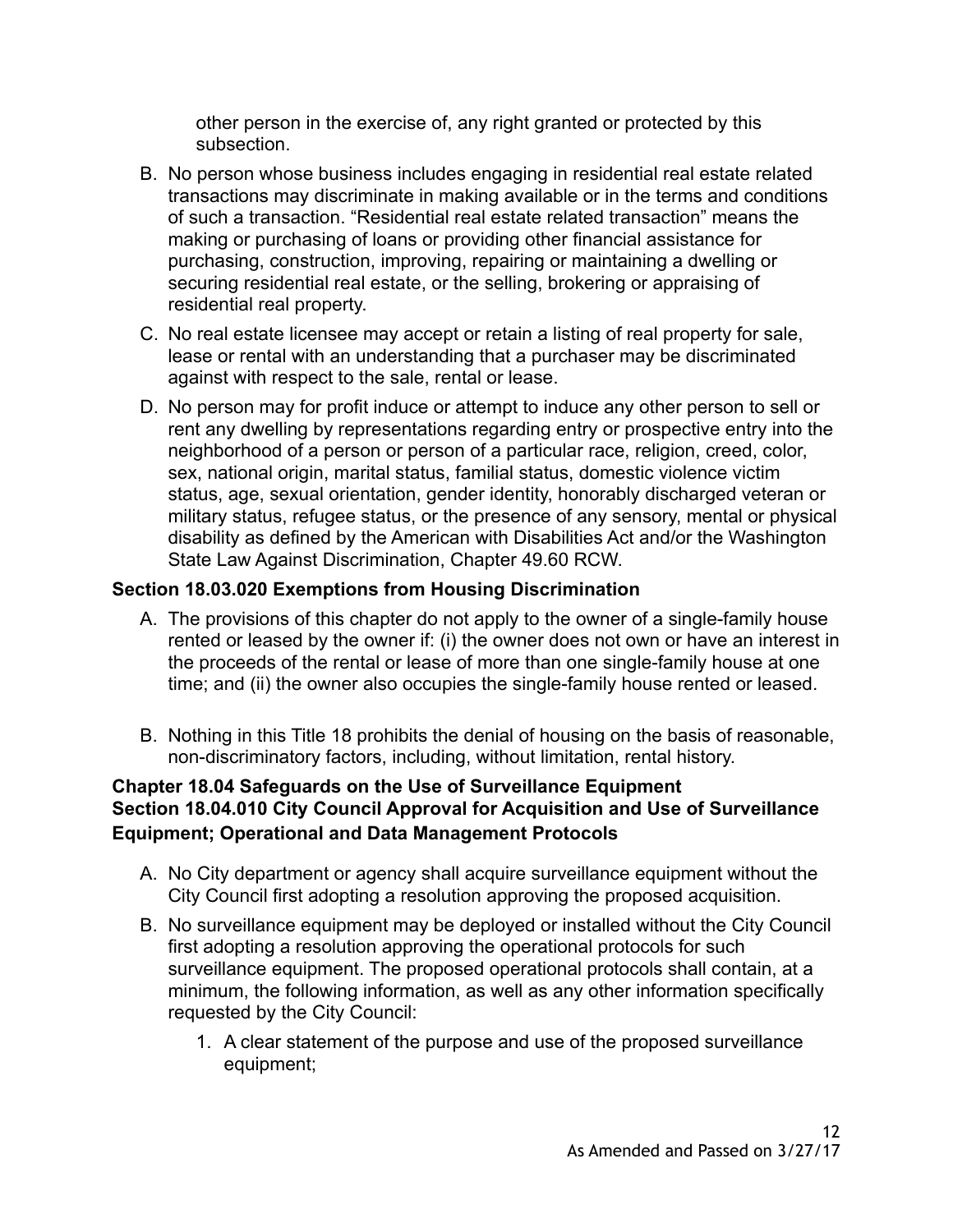- 2. A simple and non-technical description of the type of surveillance equipment proposed to be acquired and used;
- 3. The intended specific location(s) of the proposed surveillance equipment if it is to be affixed to a building or other structure;
- 4. A narrative description of how and when the proposing department would use the surveillance equipment, such as whether the surveillance equipment will be operated continuously or used only under specific circumstances, and whether the surveillance equipment will be installed permanently or temporarily;
- 5. A clear description of the actual or potential privacy and anonymity rights affected (if any) and a plan to minimize and mitigate the risk that the use of the surveillance equipment will infringe on personal privacy and anonymity, and to limit the risk of potential abuse;
- 6. A clear description of how and when data will be collected and retained and who will have access to any data captured by the surveillance equipment;
- 7. A clear description of the extent to which activity will be monitored in real time as data is being captured and the extent to which monitoring of historically recorded information will occur;
- 8. A public outreach plan for each community in which the department intends to use the surveillance equipment that includes opportunity for public meetings, a public comment period, and written agency response to these comments;
- 9. If a department is requesting to acquire or use drones or other unmanned aircraft, a description of the specific circumstances under which they may be deployed, along with clearly articulated authorization protocols;
- 10.If more than one department will have access to the surveillance equipment or the data captured by it, one department shall be named the lead department and shall have the responsibility for maintaining the equipment and ensuring compliance with all related protocols. If the lead department intends to delegate any related responsibilities to another department, these responsibilities and associated departments and personnel shall be clearly identified;
- 11. A description of whether and how any City department intends to share access to the surveillance equipment or the collected data with any other government entity; and
- 12.A description of the training to be provided to operators or users of the surveillance equipment.
- C. Upon review of the information required under this section, and any other information deemed relevant by the City Council, the City Council may, by resolution, (1) approve the acquisition and operation of surveillance equipment, (2) approve the acquisition of surveillance equipment and require future city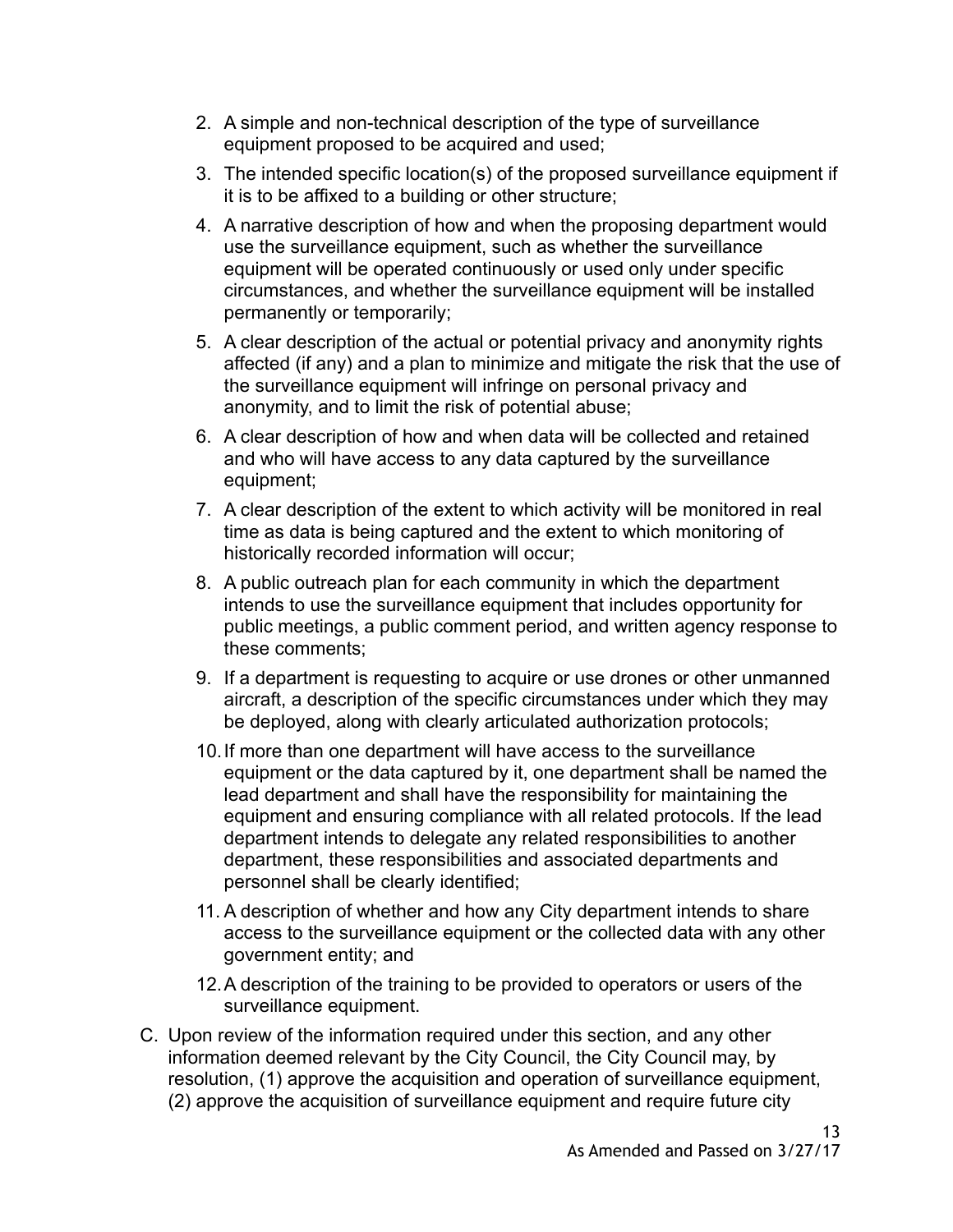council approval for operations, (3) deny the acquisition or use of surveillance equipment for the purpose(s) proposed, or (4) take any other actions it deems necessary or proper under the circumstances, including imposing additional restrictions or conditions on the acquisition or use of surveillance equipment.

# **Section 18.04.020 Data Management Protocols for Surveillance Equipment**

- A. Prior to operating surveillance equipment acquired after October 4, 2013, City departments shall submit written protocols for managing data collected by surveillance equipment to the City Council for approval by resolution. Data management protocols shall address, at a minimum, the following:
	- 1. The retention period for which any data collected by surveillance equipment;
	- 2. The methods for storing recorded information, including how the data is to be labeled or indexed, so as to allow department personnel to readily search and locate specific data that is collected and determine with certainty that data was properly deleted, consistent with applicable law;
	- 3. How the data may be accessed, including who will be responsible for authorizing access, who will be allowed to request access, and acceptable reasons for requesting access;
	- 4. A viewer's log or other comparable method to track viewings of any data captured or collected by the surveillance equipment, including the date, time, the individuals involved, and the reason(s) for viewing the records;
	- 5. A description of the individuals who have authority to obtain copies of the records and how the existence and location of copies will be tracked;
	- 6. A general description of the system that will be used to store the data; and
	- 7. A description of the unit or individuals responsible for ensuring compliance with SMC 18.04.020 and when and how compliance audits will be conducted.

# **Section 18.04.030 Acquisition and Use of Surveillance Equipment Related to Law Enforcement Investigations**

Notwithstanding the provisions of this chapter, City departments may acquire or use surveillance equipment, excluding drones, for use on a temporary basis for criminal investigative purposes or pursuant to a lawfully issued search warrant, or under exigent circumstances as defined in controlling case law.

# **Section 18.04.040 Exemptions**

This chapter does not apply to surveillance equipment installed on park property under the jurisdiction of the Park Board and library property under the jurisdiction of the Library Board; provided, that these exemptions do not apply to surveillance cameras mounted on drones or other unmanned aircraft.

# **Section 18.04.050 Prior Use of Surveillance Equipment**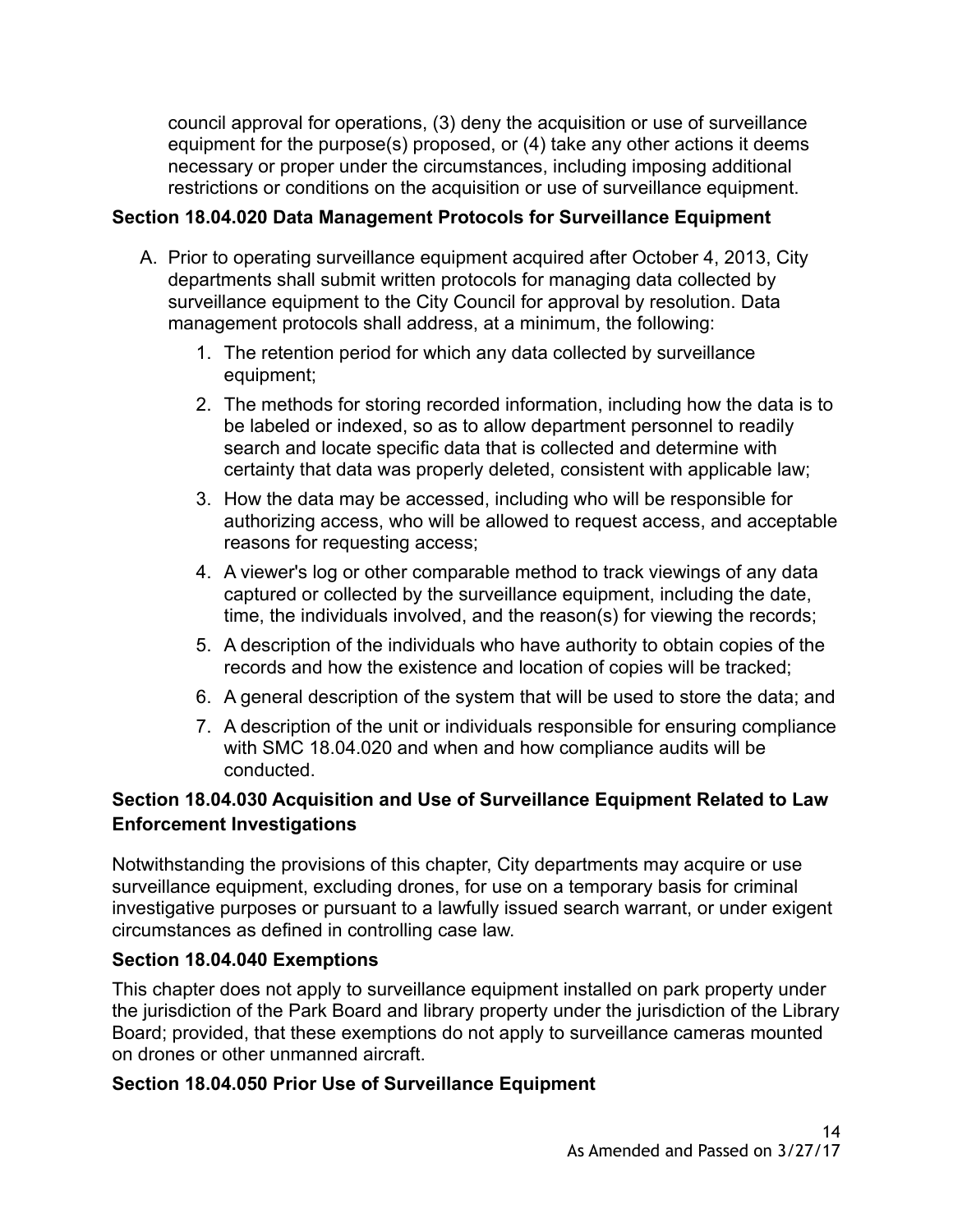- A. Unless the City Council has previously approved operational protocols by resolution, each City department which operated surveillance equipment prior to October 4, 2013 shall propose written operational protocols consistent with SMC 18.04.010 no later than May 1, 2017 for City Council review and consideration for approval by resolution.
- B. Each department which operated surveillance equipment prior to October 4, 2013 shall adopt written data management protocols consistent with SMC 18.04.020 no later than May 1, 2017 and submit these protocols to the City council for review and consideration for approval by resolution.

## **Section 18.04.060 Application to City Contractors and Agents**

This chapter applies to any contractors or agents of any City department retained, in full or in part, for the purpose of utilizing surveillance equipment. The City department responsible for the retention of the contractor or agent shall be responsible for ensuring that the requirements of this chapter have been met.

# **Chapter 18.05 Protections for Homeless People Section 18.05.010 Legislative Findings and Purposes**

- A. Centers for the protection of homeless individuals and families during inclement weather is vital, whether due to extreme cold, extreme heat, poor air quality conditions, severe storms, or other types of civil emergencies.
- B. The City Council has, from time to time in the past, passed resolutions stating the guidelines and triggering conditions for the activation of emergency warming centers in the City of Spokane, noting that extreme weather conditions can create an extreme danger for homeless people in Spokane and puts a great strain on service providers.
- C. This chapter is intended to codify and supersede those prior resolutions, including, most recently, Resolution No. 2014-0018 (Feb. 24, 2014).

# **Section 18.05.020 Activation Criteria**

- A. The activation criteria for inclement weather centers in the City of Spokane as follows:
	- 1. Warming centers will be activated on each day during which the temperature is predicted by the National Weather Service to be 32 degrees Fahrenheit or lower and designated shelter space was at ninety percent (90%) capacity or greater during the previous night. The City may, by contract with its center provider, raise the activation temperature for warming centers, but in no event will the activation temperature be higher than thirty-two (32) degrees Fahrenheit.
	- 2. Cooling centers will be activated when the temperature is predicted by the National Weather Service to be 100 (one hundred) degrees Fahrenheit or higher for three (3) consecutive days or more.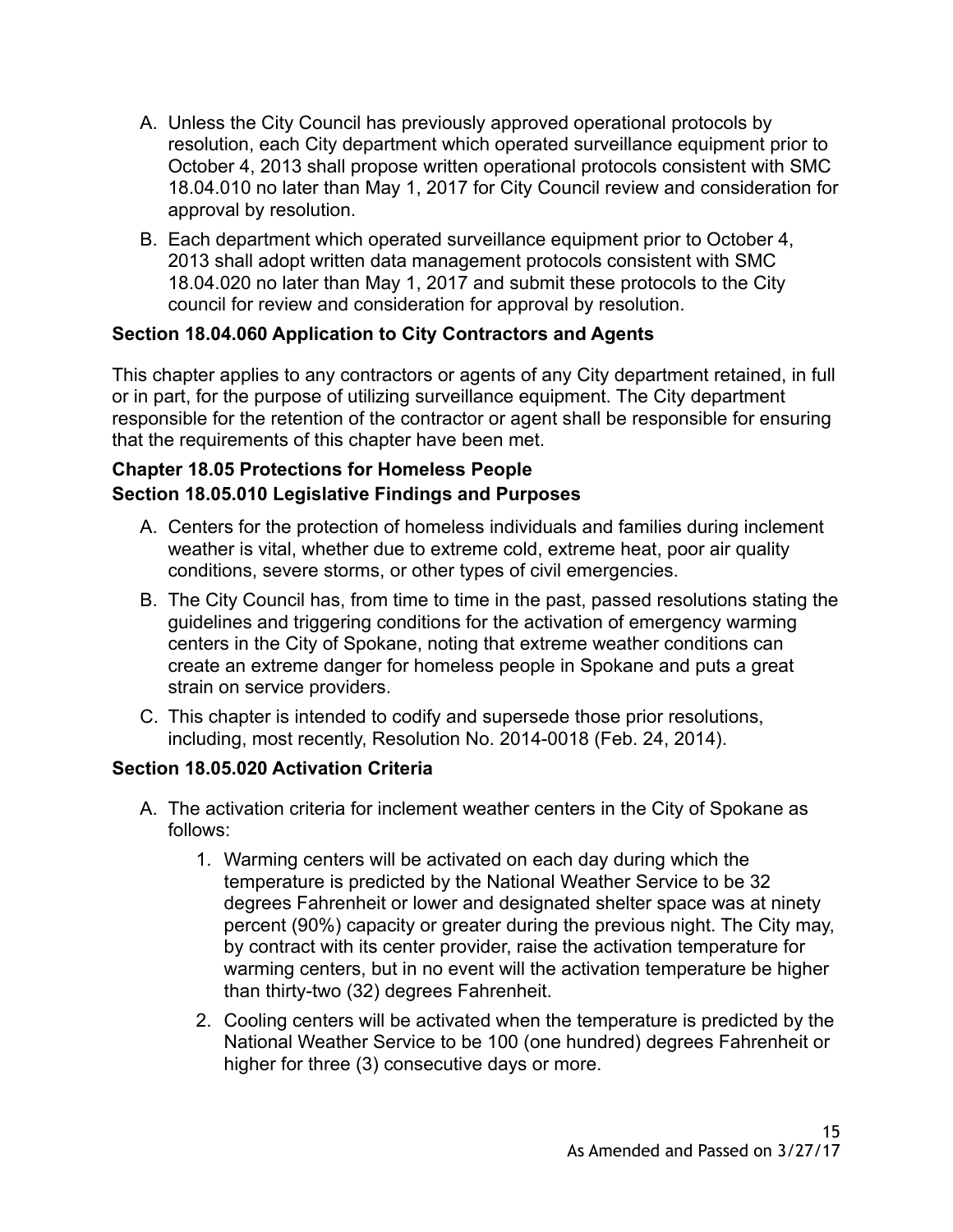- 3. Safe air centers will be activated for any day on which the Spokane Regional Clean Air Agency forecasts the current air quality index to reach 250 or higher.
- 4. Emergency centers may also be activated by the Mayor or the Mayor's designee on any day in which a civil emergency or extreme storm or weather condition exists or is predicted to occur and which, in the determination of the Mayor or the Mayor's designee, poses a severe threat to the health or safety of homeless individuals and families in the City of Spokane.
- B. The Community Health and Human Services ("CHHS") Department shall implement the appropriate policies and procedures, including without limitation making funding requests; recommendations regarding center providers; the designation of specific locations to be used as warming, cooling, and safe air centers; and the arrangement of other appropriate measures to the City Council in order to carry out the specific provisions and intent of this section.

### **Chapter 18.06 Protections for Persons with Disabilities [Section 18.06.010](https://my.spokanecity.org/smc/?Section=10.18.010) Declaration of Policy**

- A. It is the policy of the City of Spokane to encourage and enable people with disabilities to participate fully in the social and economic life of the City, and to engage in remunerative employment.
- B. As citizens, people with disabilities have the same rights as persons without disabilities to purchase any service, commodity or article of personal property offered or sold on, or by, any establishment to the public, and the admission of any person to accommodations, advantages, facilities, or privileges of any place of public resort, accommodation, assemblage or amusement, without acts directly or indirectly causing persons of any particular race, creed, color, sex, sexual orientation, national origin or with any sensory, mental or physical disability, or the use of a trained dog guide or service animal by a person with a disability, to be treated as not welcome, accepted, desired or solicited.
- C. People with disabilities are entitled to full and equal accommodations, advantages, facilities and privileges on common carriers, airplanes, motor vehicles, railroad trains, motor buses, street cars, boats and all other public conveyances, as well as in hotels, lodging places, places of public resort, accommodation, assemblage or amusement, and all other places to which the general public is invited, subject only to the conditions and limitations established by law and applicable alike to all persons.

# **Section 18.06.020 Protections for Persons Using a White Cane, a Dog Guide or a Service Animal**

A. The driver of a vehicle approaching a pedestrian who: (i) is totally or partially blind and who is carrying a cane predominantly white in color (with or without a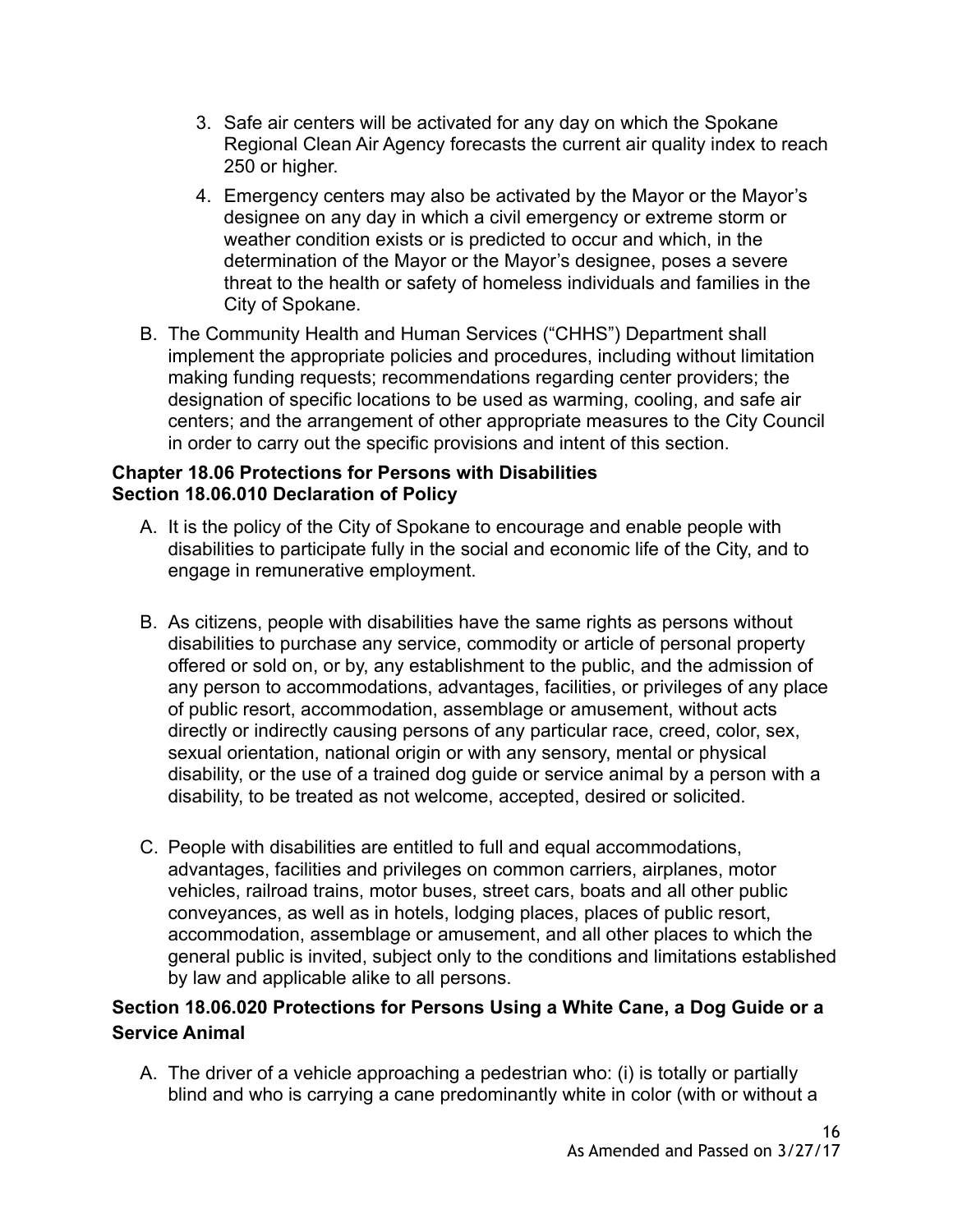red tip); (ii) is totally or partially blind or who has a hearing impairment and is using a dog guide; or (iii) has another physical disability and is using a service animal shall take all necessary precautions to avoid injury to such pedestrian.

- B. Any driver who fails to take the necessary precautions shall be liable in damages for any injury caused such pedestrian.
- C. It shall be unlawful for the operator of any vehicle to drive into or upon any crosswalk while there is on such crosswalk, a person described in subsection A of this section who is crossing or attempting to cross the roadway, if such person is using a white cane, a dog guide, or a service animal.
- D. The failure of any person described in subsection A to signal shall not deprive him of the right-of-way accorded by other laws.

## **Section 18.06.030 Protections for Persons With a Disability Not Carrying a White Cane, Using a Dog Guide, or a Service Animal**

A pedestrian who is totally or partially blind and who is not carrying a white cane or a pedestrian who is totally or partially blind or has a hearing impairment but is not using a dog guide in any of the places, accommodations or conveyances listed in SMC 18.06.020, shall have all of the rights and privileges conferred by law on other persons.

# **Section 18.06.040 Misrepresentation in the Use of White Cane, Dog Guide or Service Animal**

It shall be unlawful for any pedestrian who is not totally or partially blind to use a white cane or any pedestrian who is not totally or partially blind or does not have a hearing impairment to use a dog guide or any person who does not have a disability as defined in this chapter to use a service animal in any of the places, accommodations or conveyances listed in SMC 18.01.030(Q), for the purpose of securing the rights and privileges accorded by this chapter to persons with total or partial blindness, hearing impairment or who have other disabilities.

### **Section 18.06.050 Penalty**

Any person who denies or interferes with admittance to or enjoyment of the public facilities enumerated in SMC 18.01.030(Q), or otherwise interferes with the rights of a person with total or partial blindness, hearing impairment or other disability as set forth in SMC 18.01.030(C), shall be guilty of a misdemeanor.

### **Chapter 18.07 Police Practices Section 18.07.010 Bias-Free Policing**

A. The City of Spokane is committed to providing services and enforcing laws in a professional, nondiscriminatory, fair and equitable manner.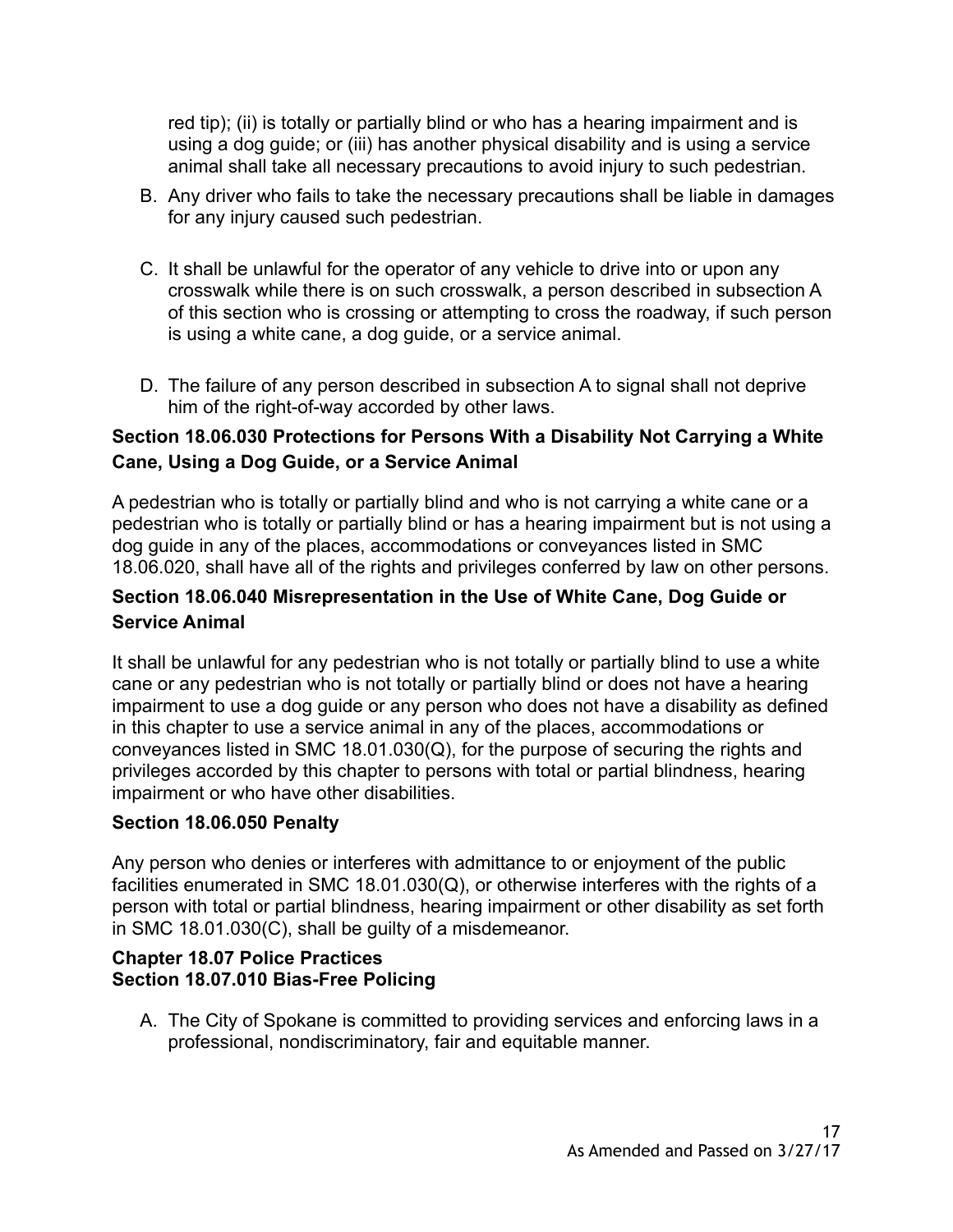- B. The Spokane Police Department, its officers, employees, and all officers commissioned under the Spokane Police Department are prohibited from engaging in profiling as the term is defined in this SMC 18.01.030(T).
- C. The Spokane Police Department shall maintain policies consistent with this section.

## **Section 18.07.020 Immigration Status Information**

- A. Unless required by law or court order, no officer, agent, or employee of the City of Spokane shall inquire into the immigration or citizenship status of any person, or engage in activities designed to ascertain the immigration status of any person.
- B. Spokane Police officers may not inquire into the immigration or citizenship status of an individual unless they have reasonable suspicion to believe a person: (i) has been previously deported from the United States, (ii) is again present in the United States, and (iii) is committing or has committed a felony criminal law violation.
- C. The Spokane Police Department shall not investigate, arrest, or detain an individual based solely on immigration or citizenship status.
- D. The Spokane Police Department shall maintain policies consistent with this section.

# **Section 18.07.030 City Religious Registries Prohibited**

- A. Neither the city, nor any of its employees, departments, or officials may create a registry, database, or any other type of list or compilation, or implement a program that requires, or has the effect or requiring, people to register on the basis of religious affiliation or conduct; nor shall any City employee, department, or official conduct any study or analysis related to the collection of such information, or related to the establishment or utilization of any such registry, database, list, or compilation.
- B. Nothing in this section shall be construed to prohibit the collection of information voluntarily provided by individuals, such as voluntary ethnicity, gender, race, or national origin information, such as on applications for City employment or appointment to a board or commission, or any other voluntary information gathering activities which are specifically required or allowed under state or federal law.

Section 3. That section 01.05.210 of the Spokane Municipal Code is amended to read as follows:

# **[Section 01.05.210](https://my.spokanecity.org/smc/?Section=01.05.210) Penalty Schedule - Personal Conduct**

- A. For each subsequent violation by a person the classification of infraction advances by one class.
- B. Infraction/Violation Class.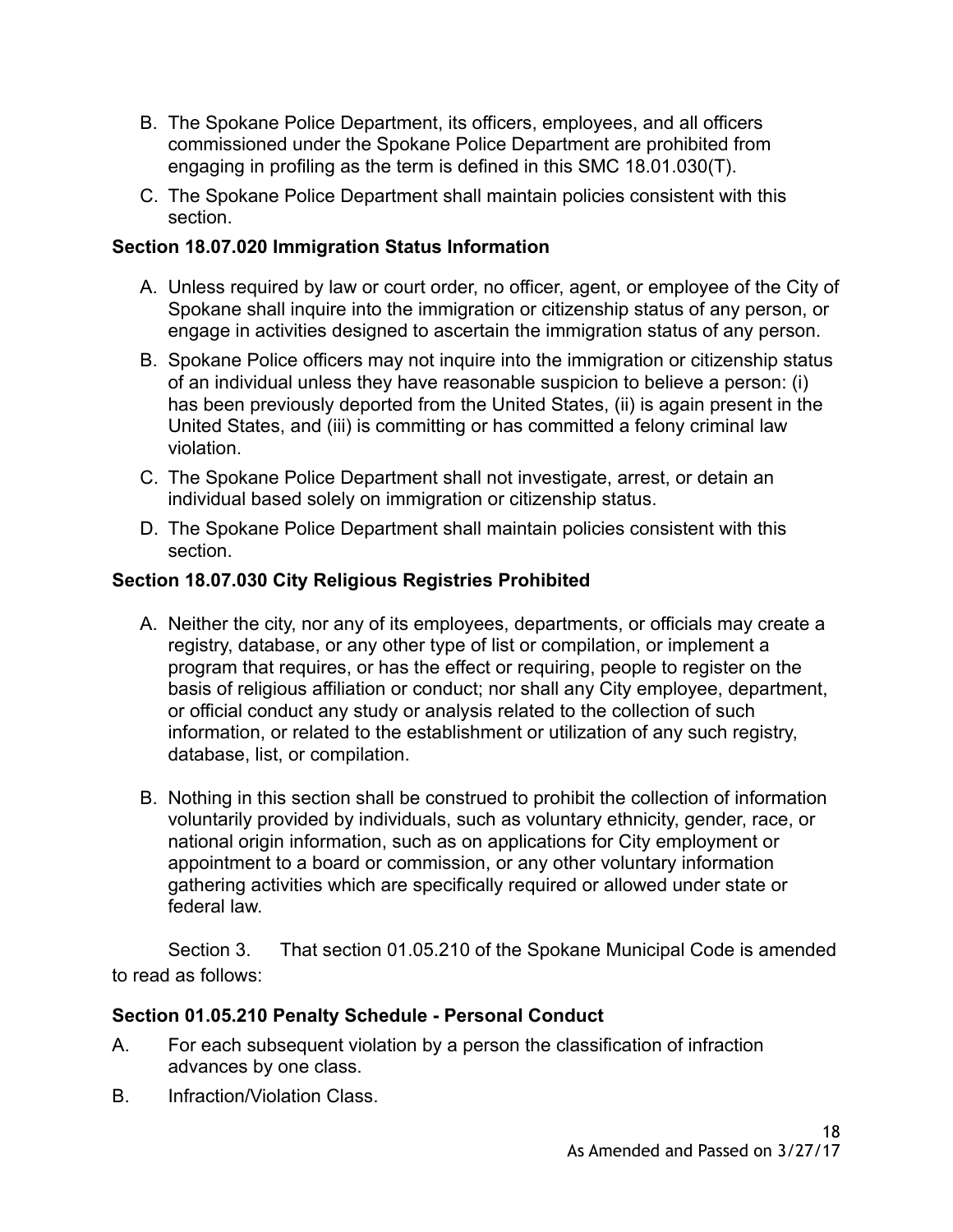| <b>Infraction</b>                                                                                     | <b>Violation</b><br><b>Class</b>                                                            |                |
|-------------------------------------------------------------------------------------------------------|---------------------------------------------------------------------------------------------|----------------|
| <b>IFC 307.1</b>                                                                                      | <b>Open Burning</b>                                                                         | $\mathbf 1$    |
| ((SMG.1.06.040                                                                                        | <b>Act of Discrimination</b>                                                                | 4)             |
| SMC 10.03.100                                                                                         | Offenses Relating to Safety and Sanitation                                                  | 4              |
| SMC 10.03.110                                                                                         | Allow Animal in Riverfront Park or Special Permitted<br>Event Area when Banned              | 3              |
| SMC 10.08.010                                                                                         | Deposit of Tobacco Product Capable of Being Lit                                             | \$5<br>00      |
| SMC 10.08.010                                                                                         | Littering, Unlawful Disposal of Rubbish                                                     | 1              |
| SMC 10.08D.080<br>SMC 10.08D.090(C)<br>SMC 10.08D.120-<br>First violation within<br>a one year period | <b>Noise Control</b>                                                                        | $\overline{2}$ |
| SMC 10.08.055                                                                                         | Purchase, Possession of Tobacco by Minor                                                    | 3              |
| SMC 10.08.100<br>SMC 10.08.120<br>SMC 10.08.140(B-D)                                                  | <b>Homeless Encampment</b>                                                                  | 1              |
| SMC 10.08.246                                                                                         | Liquor Purchase by Apparently Intoxicated Person                                            | \$5<br>00      |
| SMC 10.08A.040(D)                                                                                     | Failure to Respond – Chronic Nuisance                                                       | 1              |
| SMC 10.10.040<br>SMC 12.06.050 -<br>SMC 12.06.080                                                     | Offending Peace and Order in Public Park                                                    | 1              |
| SMC 10.11.042                                                                                         | Not Having or Displaying Concealed Pistol License                                           | 1              |
| SMC 10.15.115                                                                                         | Selling or Giving Drug Paraphernalia                                                        | 1              |
| SMC 10.15.220                                                                                         | Open Possession/Consumption of Marijuana, Usable<br>Marijuana or Marijuana-Infused Products | 3              |
| SMC 10.17.030                                                                                         | Helmet Safety – Failure to Wear Approved Helmet                                             | 4              |
| SMC 10.17.040                                                                                         | Helmet Safety – Failure to Require Wearing of<br><b>Approved Helmets at Special Events</b>  | 4              |
| SMC 10.17.050                                                                                         | Helmet Safety – Failure to Rent, Lease, or Loan<br><b>Approved Helmet</b>                   | 4              |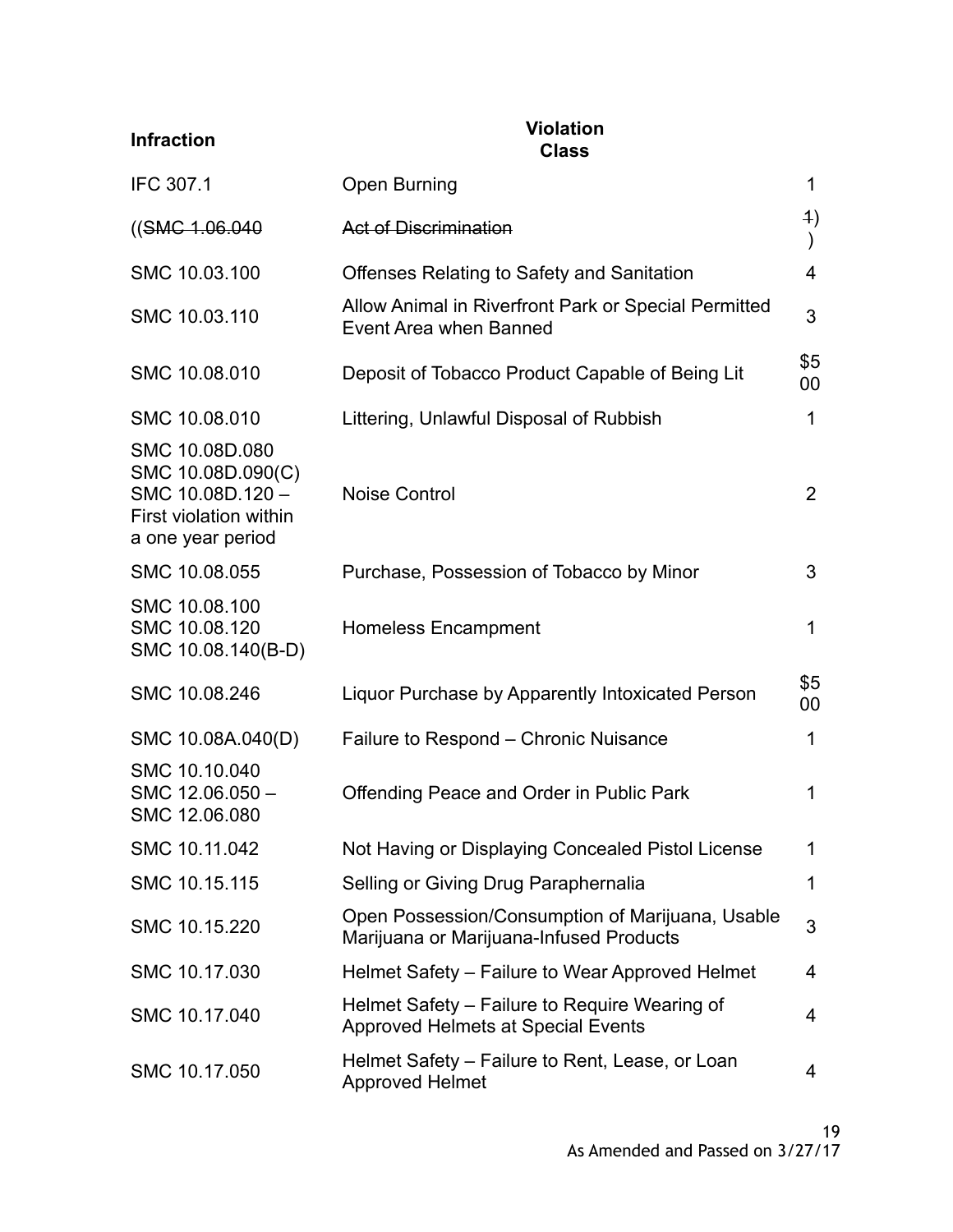| SMC 10.17.060                  | Helmet Safety - Failure to Sell or Offer to Sell<br><b>Approved Helmet</b> | 4 |
|--------------------------------|----------------------------------------------------------------------------|---|
| SMC 10.24.060                  | <b>Property Damage by Animal</b>                                           | 3 |
| SMC 10.24A140                  | Animal Safety - Animal Left in Vehicle or Enclosed<br>Space                | 2 |
| SMC 10.33A.055                 | Sell, Use, Discharge Fireworks                                             |   |
| SMC 12.02.910<br>SMC 12.02.914 | No Tree Permit; Destroy, Injure Street Tree, or Other<br>Violations        |   |
| SMC 17F.100.050                | Disposal of Liquid Waste in Unapproved Place or<br>Manner                  | 1 |
| SMC 17G.050.050                | Ex Parte Contact with Adjudicative Officer                                 | 2 |
| SMC 18.01.040                  | <b>Reprisal or Retaliation</b>                                             |   |
| Ch. 18.02                      | <b>Nondiscrimination in Employment Practices</b>                           |   |
| Ch. 18.03                      | Nondiscrimination in Housing Practices                                     |   |

Section 4. That section 04.10.040 of the Spokane Municipal Code is amended to read as follows:

### **[Section 04.10.040](https://my.spokanecity.org/smc/?Section=04.10.040) Duties and Functions**

The commission has the power and duty to:

- A. adopt rules;
- B. hold regular public meetings and keep a written record of its proceedings which is a public record;
- C. serve as a complaint channel to which human rights grievances of all types can be reported;
- D. maintain statistical data on incidents of human rights violations and make appropriate recommendations for correction;
- E. conduct public hearings to receive citizen concerns about issues relating to human rights;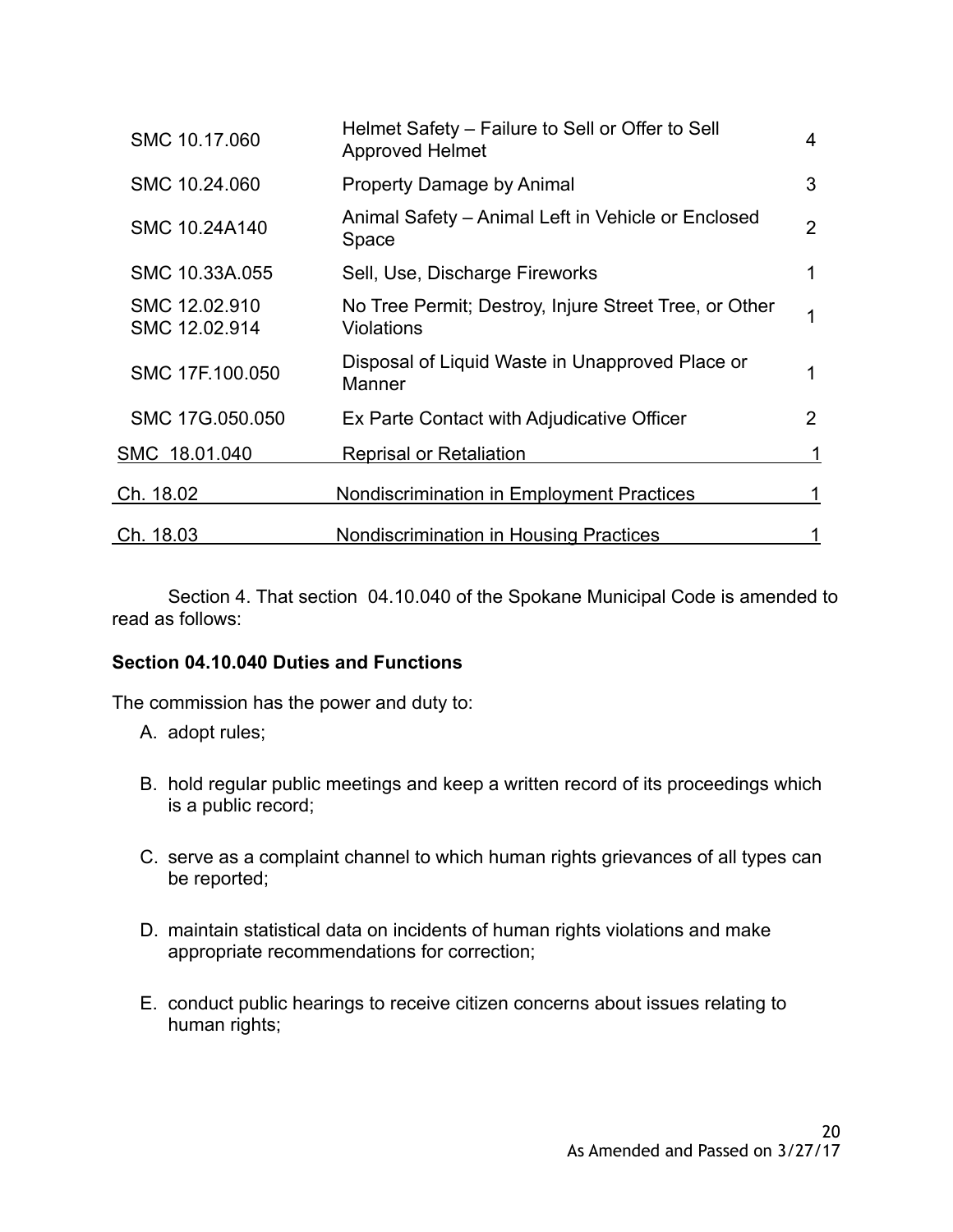- F. conduct and arrange for surveys, studies, and polls to factually determine problem areas and perceptions;
- G. provide conflict management and dispute resolution services such as conciliation and mediation;
- H. provide and arrange for victim assistance and support groups;
- I. convene and develop work groups such as sub-committees, ad hoc committees, task forces, and coalitions consisting of concerned organizations, agencies, and individuals to achieve coordinated focus on priority problem areas;
- J. provide and develop community education projects such as conferences, forums, and workshops in collaboration and co-sponsorship with organizations and other agencies;
- K. conduct diversity training programs for public and private employers, citizen groups and agencies;
- L. create a speaker's bureau to address cultural diversity issues;
- M. publish a periodic newsletter on current events and special reports on studies and related findings and recommendations;
- N. develop a mass media program consisting of the appropriate use of press releases, press conferences, public service announcements, and production;
- O. make recommendations for public policy relating to human rights;
- P. issue quarterly reports to the City Council concerning the number of complaints received by the City, the number and type of complaints referred to other entities by the name of the entity, the number of complaints dismissed by the City without either investigation or referral, the number of complaints referred by the City to mediation and the number and type of results of those mediations, the number of complaints referred to the City Prosecutor and the resulting outcomes, and any other actions which the City Council determines to be helpful, provided that in no event will such reports contain personally-identifying information; and
- Q. issue an annual report to the mayor and city council on the health of human rights along with achievements for the past year and goals for the coming year.